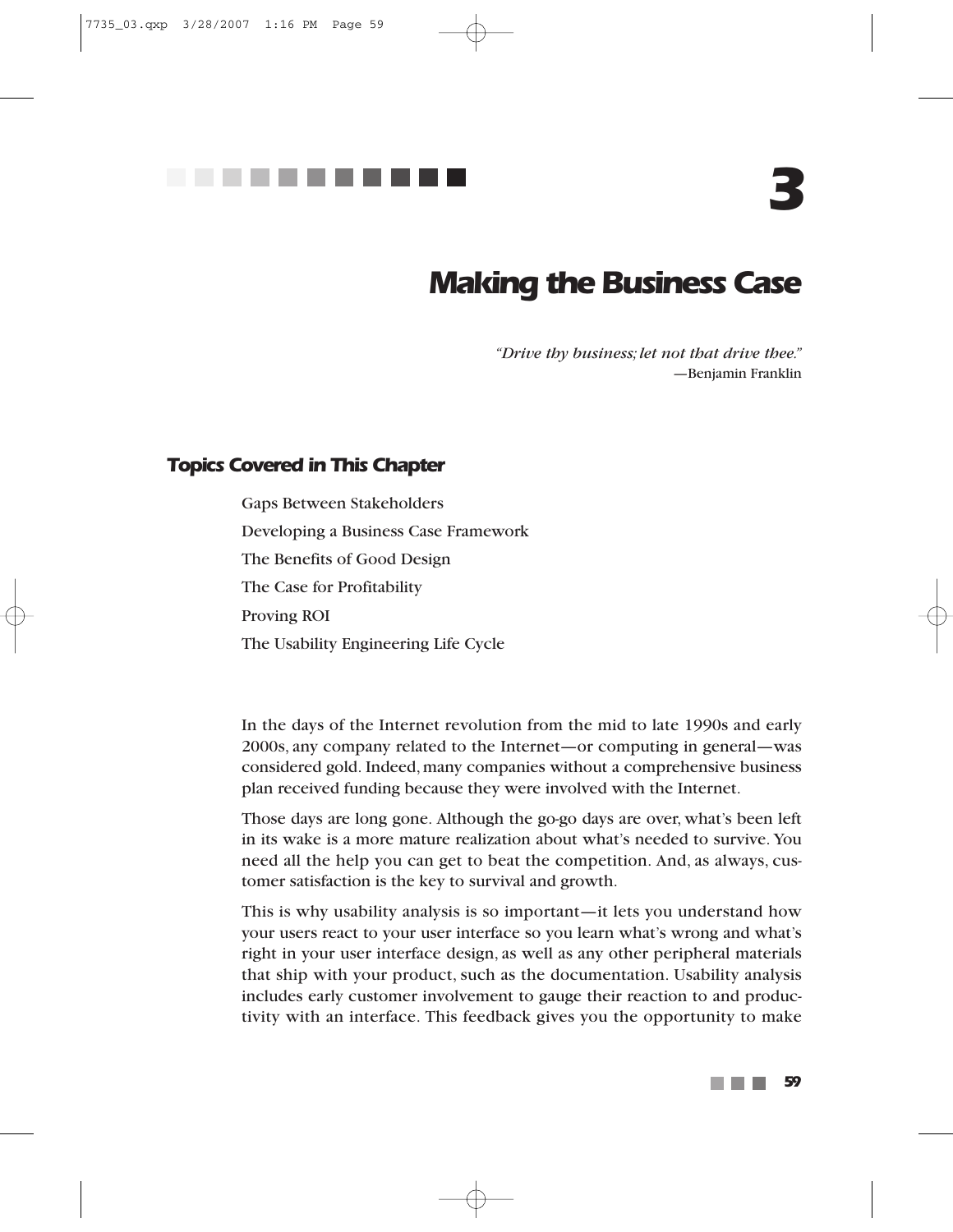changes before you release your product to your customers, which can result in more satisfied customers.

User interface design, usability design, and usability testing are all strongly linked. Without good user interface design, users won't like your product, whether it's a software product, hardware product, or Web site. Without usability design and testing, you'll never know if your design is useful until you receive input from the public. If your user interface is a flop,you and your project team will have to spend time, money, and effort fixing problems that could have been fixed during the development process, not to mention that the product team will have to endure customer service headaches.

To show the benefits of good interface and usability design to your stakeholders, you need to make a strong business case. The business case not only explains design benefits to company stakeholders, but also how the company benefits from the investment, called *return on investment* or *ROI*.

The first step is to identify and understand not only the users' goals, but also the goals of the various stakeholders in your company. Then you need to create an overall plan for your project to present to your stakeholders so you can get your plan approved. The plan should not only address the benefits from good design, but the plan should also discuss who in the company benefits from good design. As part of that discussion, you should make the case for profitability. Finally, you should make an ROI study that shows just how much money you expect will be made from the investment based on reasonable estimates of time and money.

## *Gaps Between Stakeholders*

The product creation system includes four distinct stakeholder groups (Donoghue, 2002):

- Users
- Engineers and designers
- Sales and marketing personnel
- Managers

Each group has its own stake in the success of the product, be it a hardware, software, or Web product (or some combination of the three). Therefore, each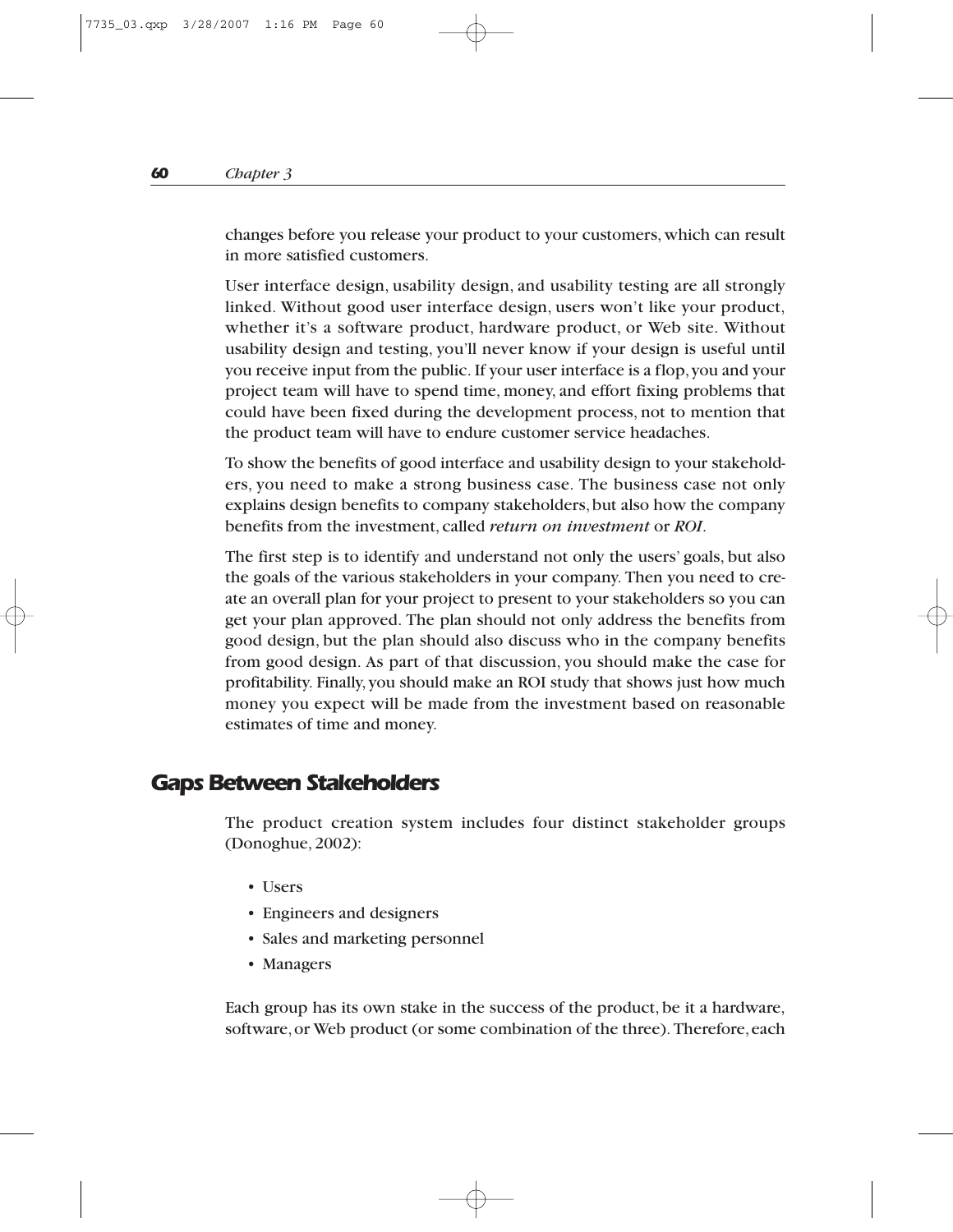group has different expectations of what it wants the product to be. These different expectations create gaps between the stakeholders that you must bridge in your usability business case.

### *What Users Expect*

Users expect to have a successful experience with the product or documentation the first time around. Because the users are the people who determine whether something is useful, the characteristics of your users will go a long way toward determining what is actually usable, as Chapter 5,"How Users Behave," will discuss in greater detail. However, users look for some general goals when they use a product, whether the product is a Web site, a software program, or a piece of hardware such as a cell phone (Donoghue, 2002):

- The product must be easy to learn.
- The product must solve the user's needs.
- The product help must be both easily accessible and effective in resolving the user's problem quickly.

Your customer base will likely have other criteria that define success, and these criteria will be more specific to the product. For example, if you have a Web site, your customers will want to get to the information in the fewest clicks possible.

#### *What Engineers or Designers Expect*

Product engineers and designers expect that they will largely be left alone to produce their product. They don't want to spend a lot of time fixing problems that arise after the product has been shipped, or having to answer questions from internal and external customers about how something works. In my experiences as a technical writer, I've found that during the development process, engineers and designers liked me to ask them as few questions as possible, and they liked it even more if those questions required short answers.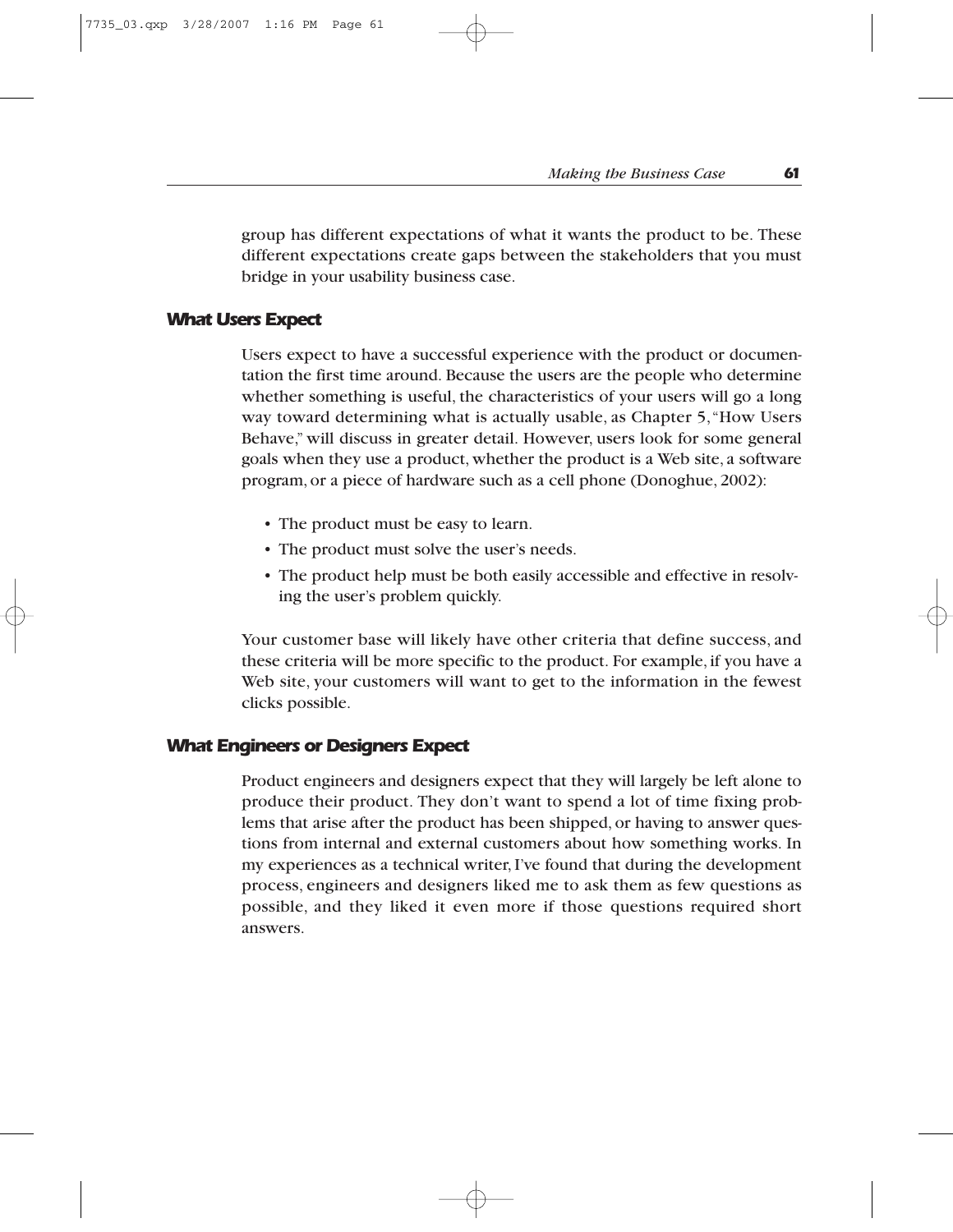### *What Sales and Marketing People Expect*

Sales and marketing people expect an outcome that makes as much money for the company as possible. There are a number of internal and external factors that sales and marketing people look at when a new product is released, including these:

- The company's client base and contacts, especially if there are good candidates to be usability test subjects.
- The public environment, such as the public and the media. The public and the media can be good or bad for business depending on the subject matter. Poor reviews of a software product can negatively affect sales, but favorable reviews can help make the jobs of sales and marketing people easier.
- Macro forces, including economic, political, and technological. For example, if you sell software to airline and trucking companies, the high cost of fuel may prevent them from spending money on your product, no matter how much they like your product. Your product may also require people to have the latest version of the operating system they use or the latest service releases installed for your program to run properly.
- Competing businesses. Businesses are always looking for every advantage, so sales and marketing people are always researching the competition to identify and exploit weaknesses, or perceived weaknesses, in competing products.

### *What Managers Expect*

Managers expect to see how a product or initiative affects the bottom line, which is the only thing that matters in business. Therefore, managers want to see a cost-benefit analysis to gauge the company's ROI from usability testing.

Managers want this analysis to include the following so they can decide whether usability design and testing is feasible:

• How much usability design and testing will cost. These costs must not only be projected to what you plan to test in the short term, but what you want to test in the long term. For example, if you develop a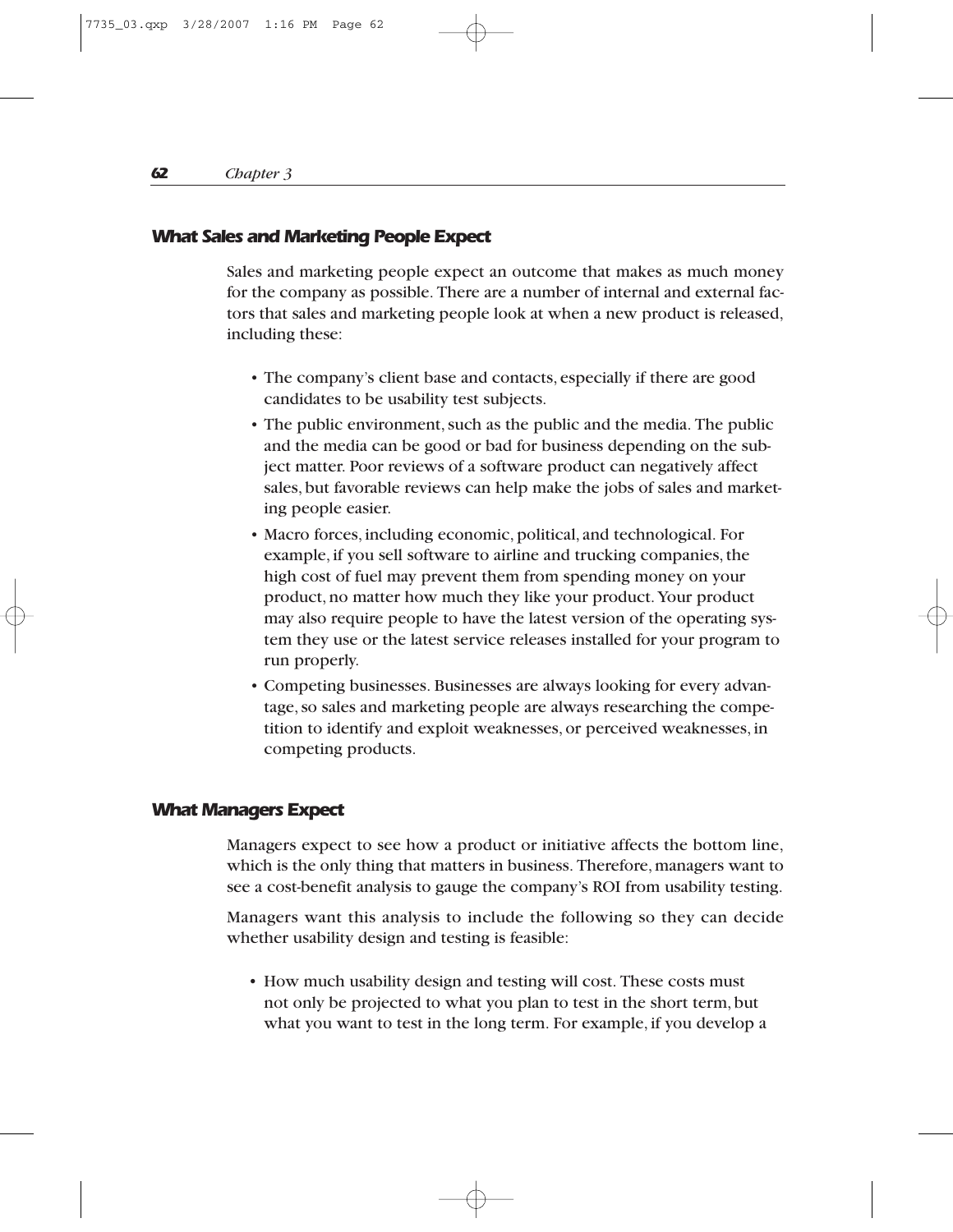software product that will be upgraded over time, you may want to include usability tests for subsequent versions.

- What will be tested. For example, will you test a software product, the associated customer support Web site, or both?
- How many other resources are needed, including people, facilities, and equipment. For example, if you need to conduct in-person usability testing using computers in your lab or on the customer site, you need to include the costs and people involved. You should also measure the amount of work people do in terms of people days that your usability project will use.

You can be sure that the higher you go up the corporate ladder in the company, executives are aware of not only the expectations of the manager making the decision, but also of other departments in the company.

## *Developing a Business Case Framework*

Now that you have identified what the benefits are, you need to tie your usability plan to the entire production process. If possible, you should start the usability process at the same time the project design process begins.

Starting the usability process at the beginning allows you to couch the design of not only the usability tests but also the product interface and documentation in terms of the total user experience. The user experience is a five-step process (Donoghue,2002) that encompasses the entire customer experience:

- **1.** The process starts with the business goals. These customer goals can include, but are not limited to, converting customers, increasing retention, and increasing transactions.
- **2.** The project team factors in the customer goals, including ease of learning, a solution that solves the users' needs, and access to help when needed. That help should also be designed to resolve users' needs quickly. Help design usually falls under the purview of the documentation specialist. Chapter 4,"Good Design,"expands on the need for good documentation design.
- **3.** The appropriate project team members design the user interface or documentation to meet both the business and customer goals.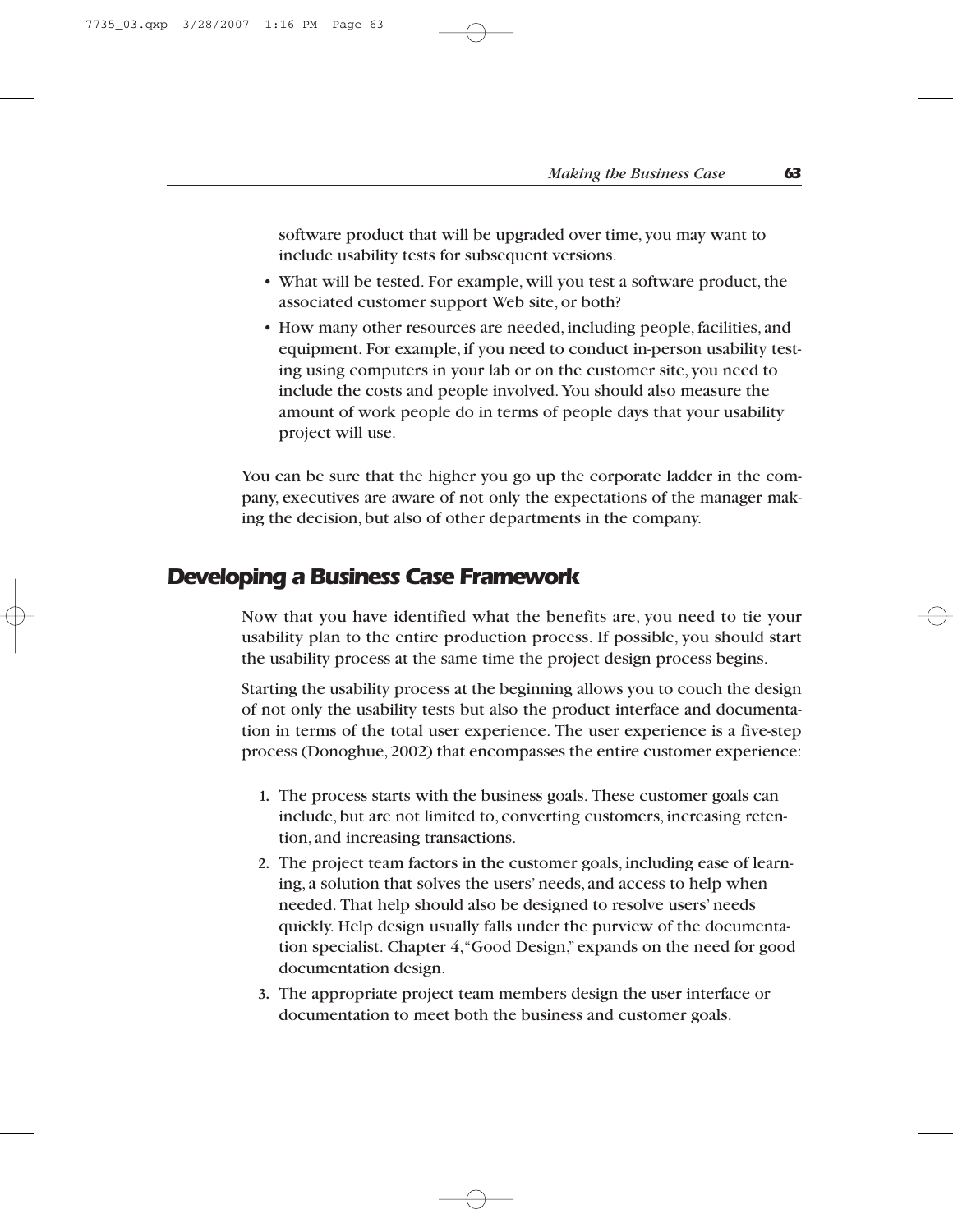- 4. When the interface is ready for testing, the team participates in the engagement and interaction processes and provides feedback. You can obtain this feedback in a number of ways, from user surveys to controlled tests. You'll learn more about creating a usability test in Chapter 9,"Usability."
- **5.** After testing, the testers' goals are satisfied. This doesn't guarantee that you'll meet all the goals of all your customers, because testing is limited to a selected group of users. However, usability testing minimizes problems you will encounter when you release your software, hardware, or Web site to the public.

At the end of the five-step process, the satisfaction of the customer goals naturally leads into the satisfaction of the business goals. You can use this process as a framework for developing the rest of your plan,starting with the benefits of good design and how it affects your business goals.

### *The Benefits of Good Design*

You're going to encounter skeptics when it comes to communicating the benefits of good design. For example, you may have had the following conversation with your software development team once or dozens of times before:

You:"We need usability testing to make sure that our software is not only usable, but easy to use."

Developers:"But the software is so easy to use—we don't need usability testing!"

A rejoinder to this argument can be hard to come by, because the developers are correct—if the developers are the only ones using the product.

Of course, other people outside your company will pay money to use your software, and if the users disagree with your developers, your company isn't only going to be deficient in the financial space,but it will also be deficient in the idea space. That is, your company will gain the perception that it doesn't meet the needs of users, and that perception can be hard to overcome.

Other people in your company may just shrug and say "so what?"in response to your request for usability testing. Without something tangible to present to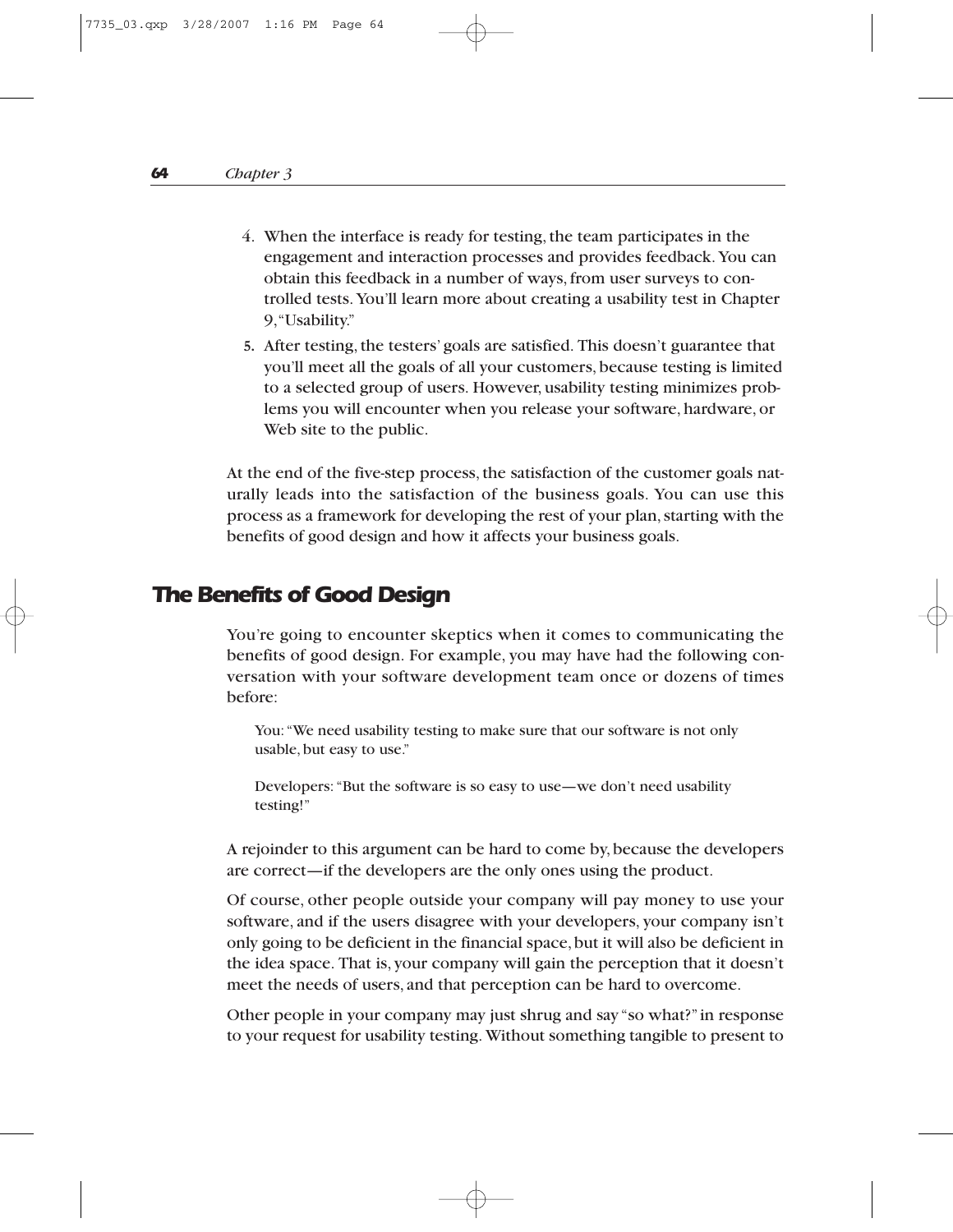other people, those people can't wrap their heads around what you're trying to convey. So what will you tell them?

You should start your business case by discussing with the company the benefits of good design (Mayhew and Tremaine,2005). Good usability design and testing positively affect four key business areas:

- Production costs
- Customer support costs
- Customer productivity
- Customer retention

### *Long-Term Production Costs*

Good design helps your company reduce both your short-term and long-term production costs.

### *Lower Short-Term Costs*

The promise of popular "desktop" GUI interfaces, such as Windows and Mac OS,became popular in the 1990s. The promise was that,because users would now be using a standard interface, people would be able to use any software at all. The reality is much more complicated. The desktop GUI interface didn't solve an old problem: Application software usually brings new tasks and new ways of doing tasks along with it, and users need to know how to perform those tasks efficiently.

You will save money in production costs by focusing your production teams as early in the development process as possible on updates to existing products as well as new products. If your sales and marketing teams learn from users about faults in the product that are attributed to faults in the user design, your entire company will have to devote a great deal of time, effort, and perhaps money to fix the problems. The results could be that your company's reputation suffers, your product's reputation suffers, and any other products under development are delayed because your production team has to devote its time to fixing the existing product.

#### *Lower Long-Term Costs*

Spend less money on fixing things that users have found unacceptable, and spend more time including improvements to help make the product and your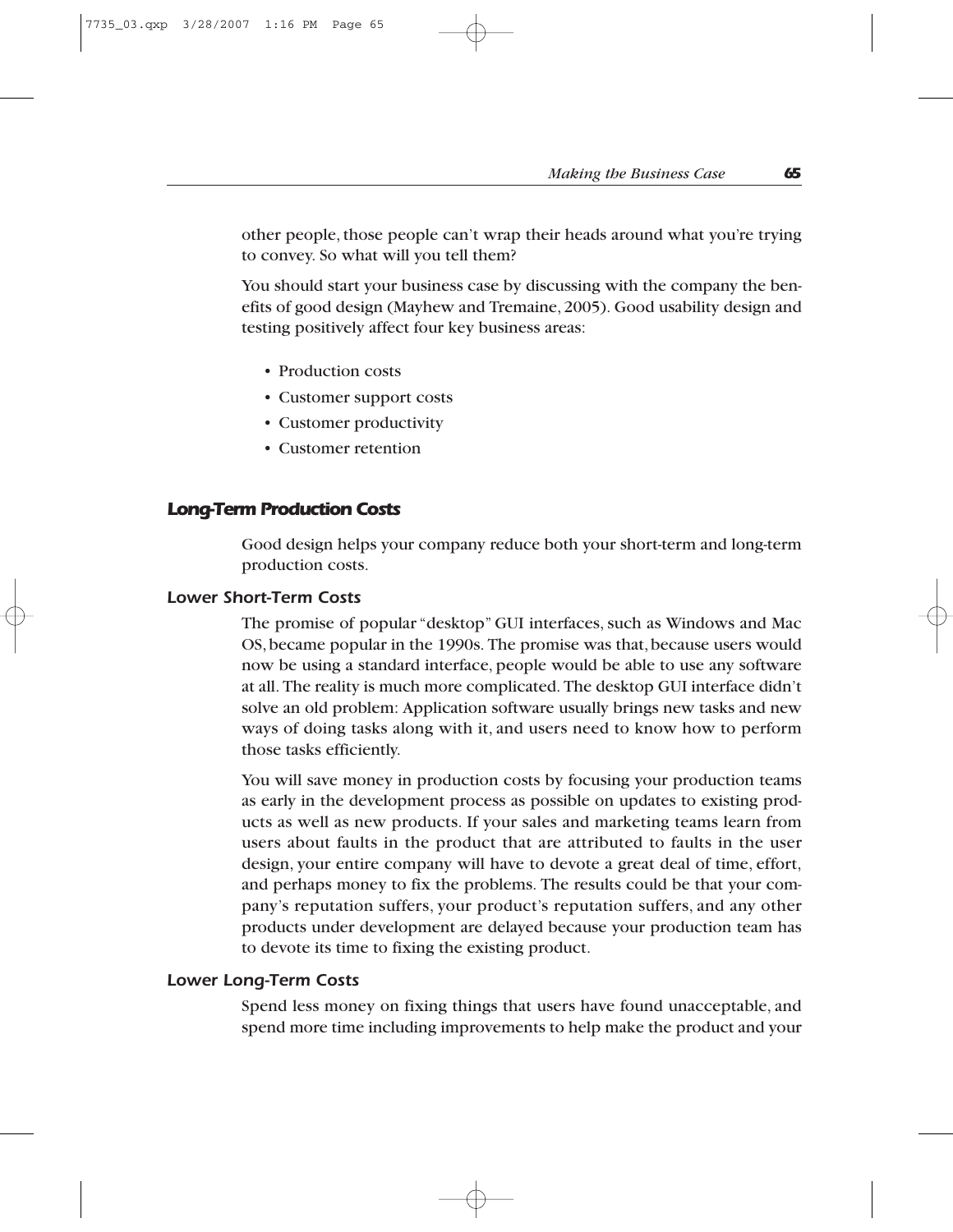customers' lives even better. You will also take what you learned from user interface design on your current project and apply it to other projects, thus making the products produced by those projects better for your users. Better products positively affect your company's bottom line.

### *Lower Customer Support Costs*

Customer support costs account for as much as 60 percent of a high-tech company's total costs. If users find the user interface easy to use, they will likely not need to contact customer support. Without guidance afforded by good user interface design, users will use their own judgments, for better or worse, to get something to work the way they feel it should. That guidance must also be in front of users so they cannot ignore it, because there is no guarantee that users will read the documentation that comes with the software or hardware.

For example, there are stories of users who broke CD-ROM drive trays when they used the trays as cup holders. These users used the trays as cup holders because the manufacturers didn't tell them up front that the trays weren't cup holders, not even adding a sticker on the drive tray stating something like,"Not a cup holder." Such a sticker may have saved a lot of people money and grief.

If your product is well designed,your users will rely on online help and training materials less often and be more productive because they will find your product easy to use. They won't encounter or make as many errors, but if they do make errors,good documentation and online help will get them back on their feet more quickly.

Good product design lowers training costs. Certain products are complicated and require more training, but good interface design can reduce the amount of *unnecessary* training that your company needs to provide. For example, if your software is easy enough to use that you can have online training that anyone can access from your company's Web site, you will save the time and money necessary to have one of your employees train users at your facility or another facility. If you want to have in-person training, a well-designed product will ensure that you minimize the number of days you train people so that users can become more productive more quickly.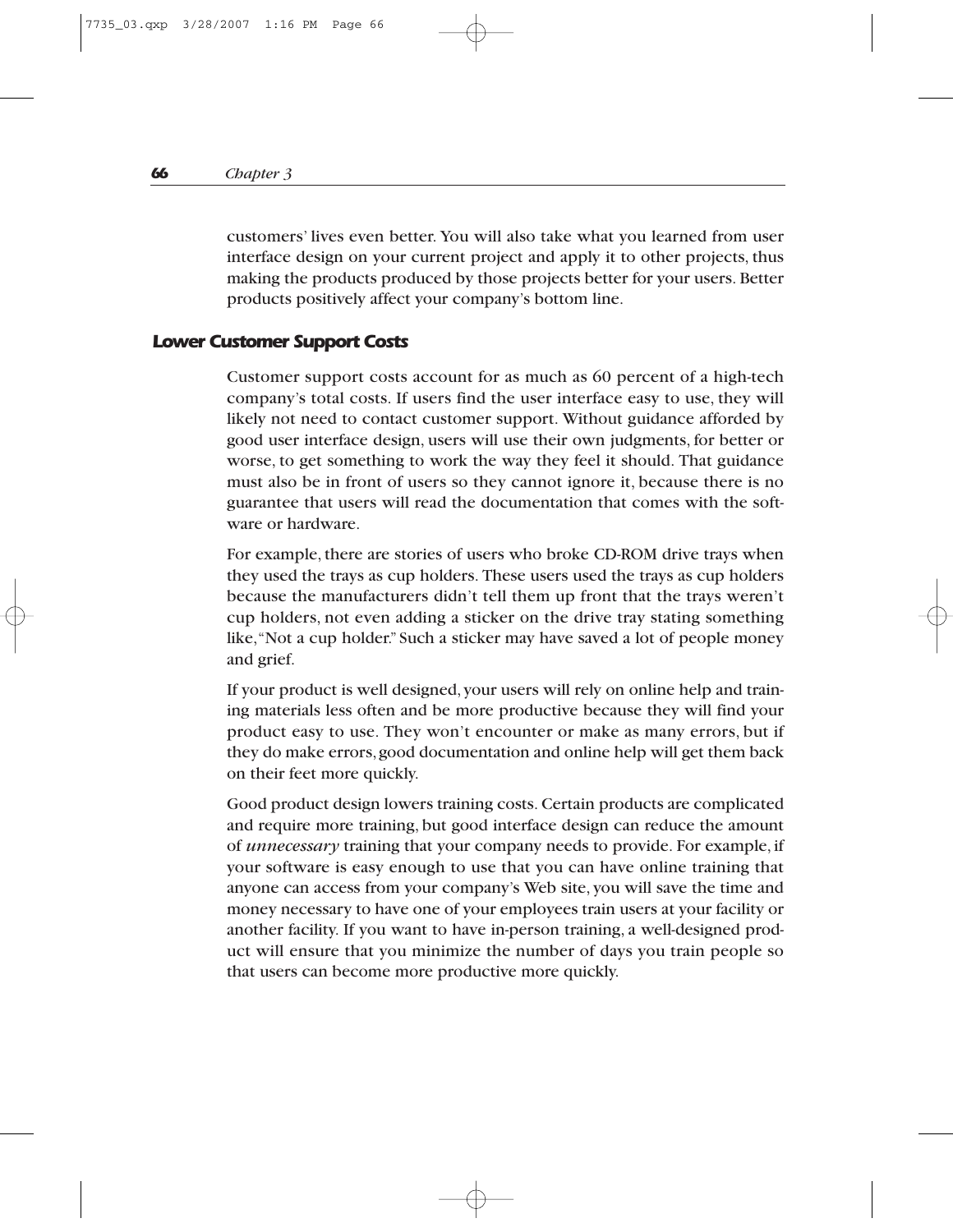### *Greater Customer Retention*

Documentation is the first line of support for most customers, and customers usually use it to look for the answer to a problem they're having. The inevitable result of poor or nonexistent documentation is that more people try calling the customer support lines for help. The company tries to mitigate the costs of hiring and training customer support staff by charging for those calls.

Users, who don't want to pay for those calls if they don't have to, usually search the Internet to get answers instead. Some users visit the company Web site for those answers. Many companies not only have lists of frequently asked questions (known popularly by the acronym *FAQs*), but also have online forums to ask and answer questions. Also, there are often online forums and mailing lists not affiliated with the company that users may consult with. However, the users may still not have the answers they need, so they have two choices: pay and hope they get the information they need, or give up. The users will either call your customer support line and won't be happy about it, or they'll decide that your competitor's product is a better solution.

Any extra time that the users put into solving the problem reinforces negative feelings about your company. In the worst-case scenario, poor design can result in damage to users' computers or data and cause them to seek reimbursement from your company for those damages. If you have aggressive competitors,this isn't good news for you or your team. A popular aphorism in the business world is that it costs about 10 times more to acquire a new customer than it does to retain one.

Therefore, good design not only results in less user frustration, but it also results in more positive reinforcements of your company. Happier customers not only means that you keep the customers you have, but it also increases the chances that you will be able to attract new customers through testimonials and word of mouth, the latter of which remains the most effective marketing method.

# *The Case for Profitability*

After you show your stakeholders how good design as well as usability design and testing will lower costs, you need to show them how design and testing will make the company money.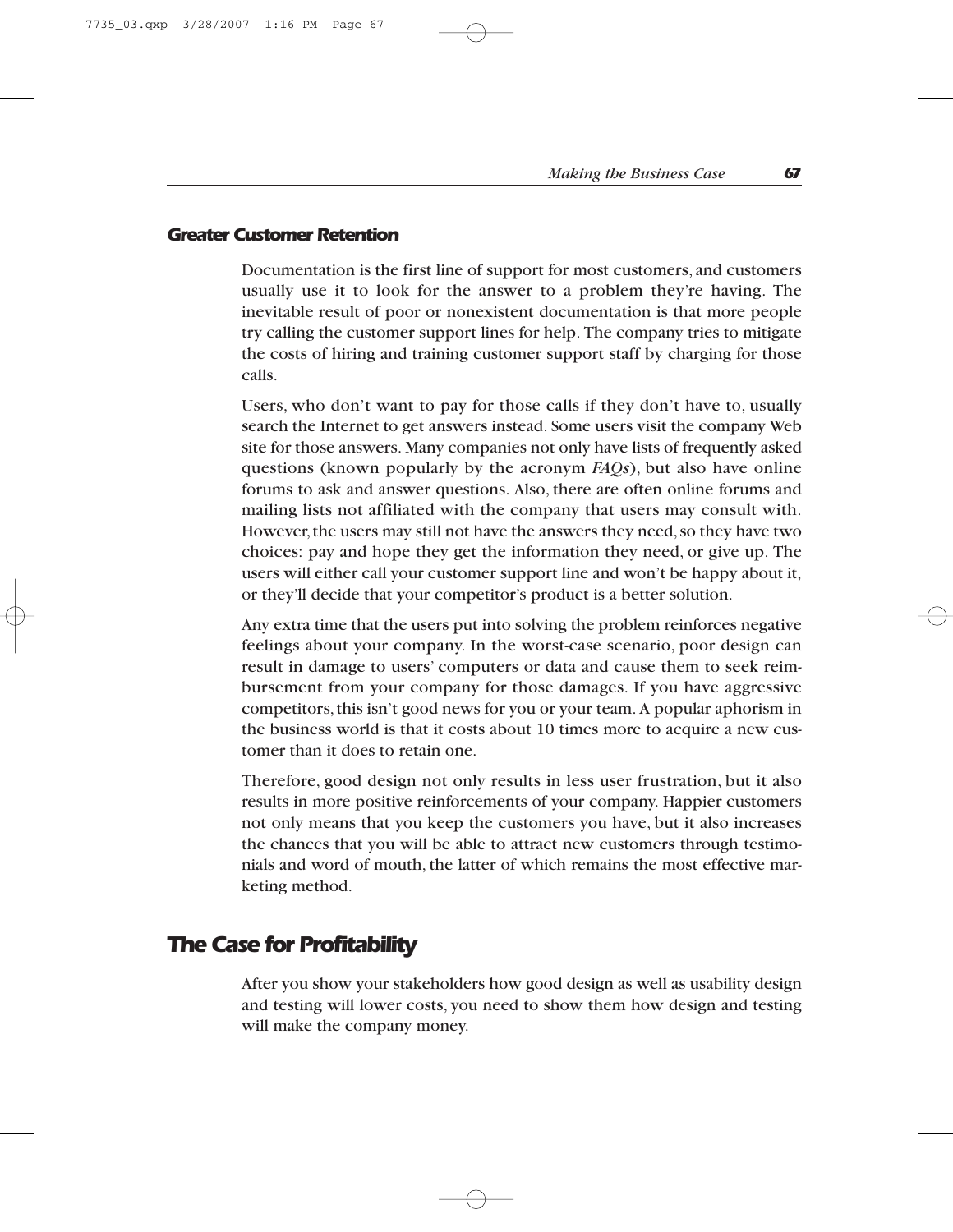Usability expert Karen Donoghue (2002) has eight guidelines to successfully attach profitability to usability studies in your company. Following are those guidelines:

- Drive the design and development of the user interface and usability design closely against the product business case. If the production team has a business case already, be sure to integrate your interface design, usability design, and usability testing business case with the product business case as much as possible. Doing so will help make your argument that the usability design business case will positively affect the product business case.
- Make sure all project team members (including business, technology, and design) clearly understand the business goals and how usability affects those goals. It's important to identify the stakeholders in your project and talk with them as soon as possible about your desires and needs. Not only will this communication help stakeholders understand that you're serious about usability and good user interface design, but you'll also be able to learn what those team members want, and that will make your business case even stronger.
- Connect financial metrics to customer satisfaction and usability metrics, and measure them in an ongoing fashion. You'll learn about creating financial metrics using an ROI study and using usability metrics with the Usability Engineering Life Cycle, later in this chapter.
- Make the success measurement the responsibility of one person. Share this information with the team as an index (or set of indexes) of usability. This person can be the usability expert, someone else on the project team, or someone outside the project team whose job it is to manage company quality efforts.
- Share knowledge among the project team, and create a learning culture so that each team member understands what other team members contribute to the user experience. Constant communication is the key not only to meeting good design goals, but also to acquiring accurate and meaningful usability results.
- Build the user experience for scalability. Making the user experience scalable helps your usability efforts evolve as the business model changes and the user population expands and evolves. Also, you should make capital investments in architecture before look and feel. For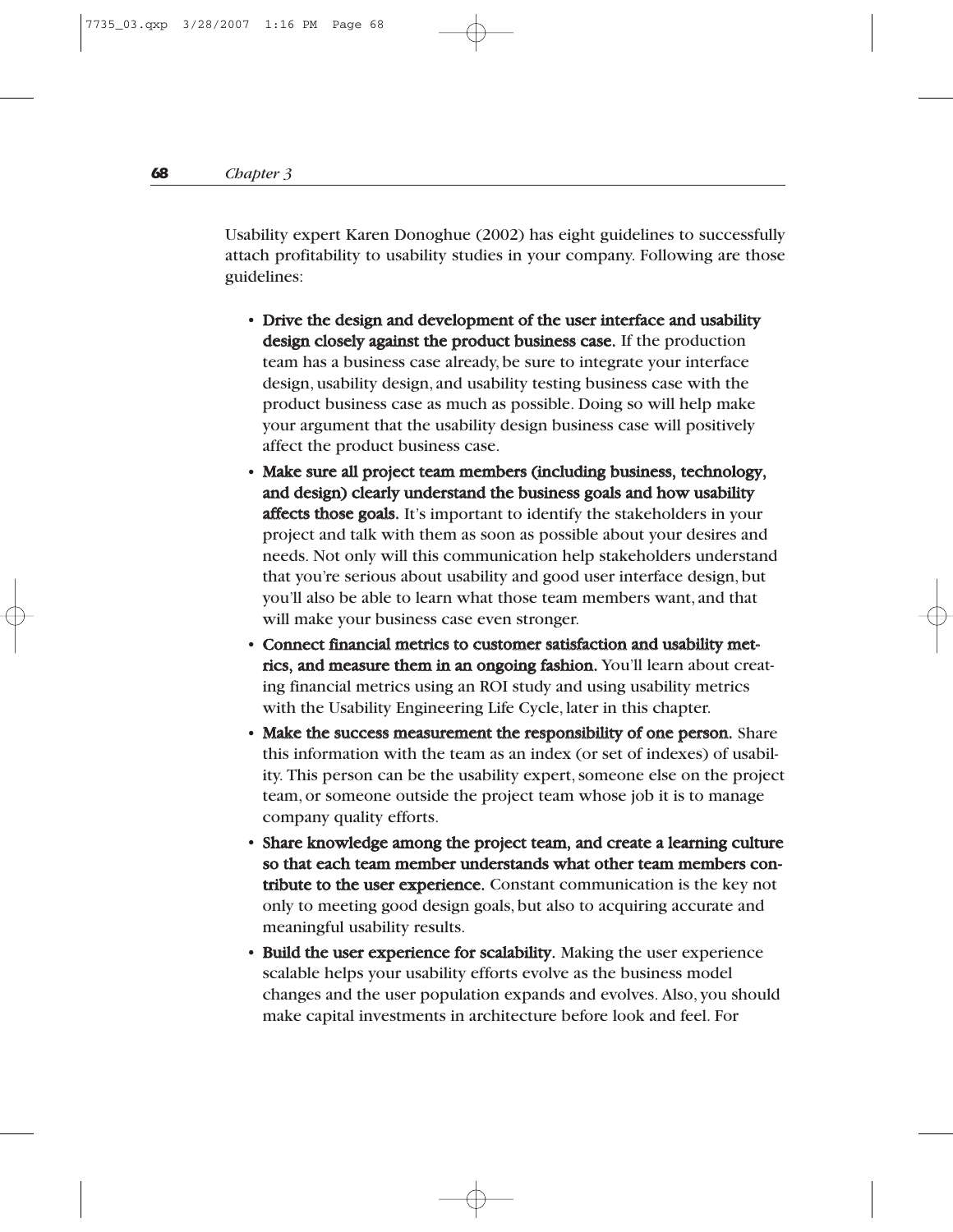example, if user needs require that your software upgrade to a new version of programming software, you need to prioritize your investment for the architecture required for upgrading the software.

- Know the customer's needs, tasks, and goals—and make sure the user experience satisfies them. This is where the usability design and testing comes in, but usability testing isn't the end-all and be-all of finding customer information. For example, you can bring users into the project team so they can contribute information, or you can survey users and hold focus group meetings to determine what your users want and don't want in the interface.
- Only add features and functionality that blend value for the customer with value for the company. This gets back to the first guideline, where you have to dovetail the design and development of a good user interface and usability testing with the product development business case. Good customer feedback before the design process starts can determine what features are important to the customer. Then you and the product team can determine what features that the user requests will bring the most value to the company.

# *Proving ROI*

All the value propositions listed earlier in this chapter are compelling, but they lead to the most powerful value proposition of all: the ROI analysis. ROI provides a financial metric that can help crystallize the impact of usability testing on the bottom line.

An ROI study is a way of calculating payback—that is,if you're putting money into something, an ROI study lets you and other members of the business know if that something will pay for itself in a certain period of time. If you come to one or more decision makers with an ROI study in hand, you will have a far better chance of implementing your proposed usability study.

### *ROI Specifics*

When you create your ROI proposal as part of your business case, you must write down the basics of your benefit, including (Mayhew and Tremaine, 2005) the following: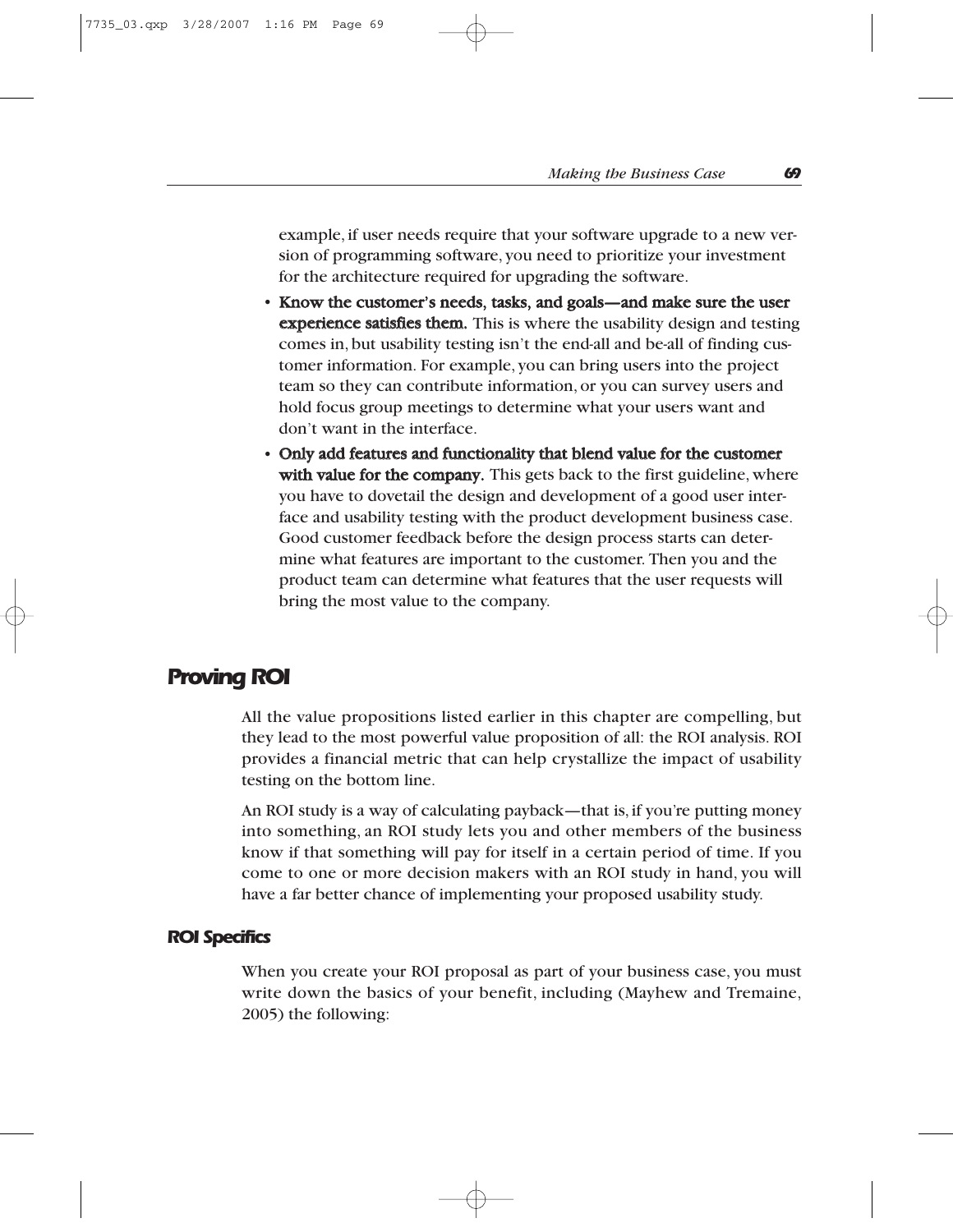- The cost of developing the benefit—These costs can be based on the number of hours it will take for people to create the benefit and tangible items needed to realize the benefit, such as renting space and equipment to perform usability tests.
- The value proposition of the benefit—This proposition explains how the company will benefit from the investment. You can use much of the information in this chapter to show the value of the benefit.
- The dollar amount of the benefit—Provide your best estimate based on the amount of money your company will save as well as how much profit you expect to make. You should discuss this issue with other stakeholders in the organization, such as the customer support manager, to get some solid numbers so you can construct a solid dollar amount estimate.
- The length of time until the benefit is realized—This length of time is calculated in years or a fraction of a year (such as 0.5 years for a 6-month length of time). Provide your best estimate after you talk with the project team. The project timeline will greatly affect this figure. You will factor this amount into calculating the dollar amount of the benefit.
- The interest rate for the particular business for the same length of time—You may be able to get this information from your project team or from your company's financial officer.

### *Calculate the Dollar Amount*

To calculate an accurate dollar amount of the benefit,you must first calculate the net present value (NPV) amount,which discounts the benefit into today's dollars. If your ROI analysis shows you'll make an amount of money two years from now, that amount of money will be less valuable today because of inflation during that period.

You can calculate the NPV amount by using the following equation (Mayhew and Tremaine, 2005):

```
NPV amount = Future dollar amount \times (n)/(1+k)<sup>n</sup>
```
In the preceding equation,*n* is the number of periods,and k is the amount of interest. For example, if you're looking for returns one year from now, you would use the number 1 for *n*. The interest rate is a fraction of 1. In this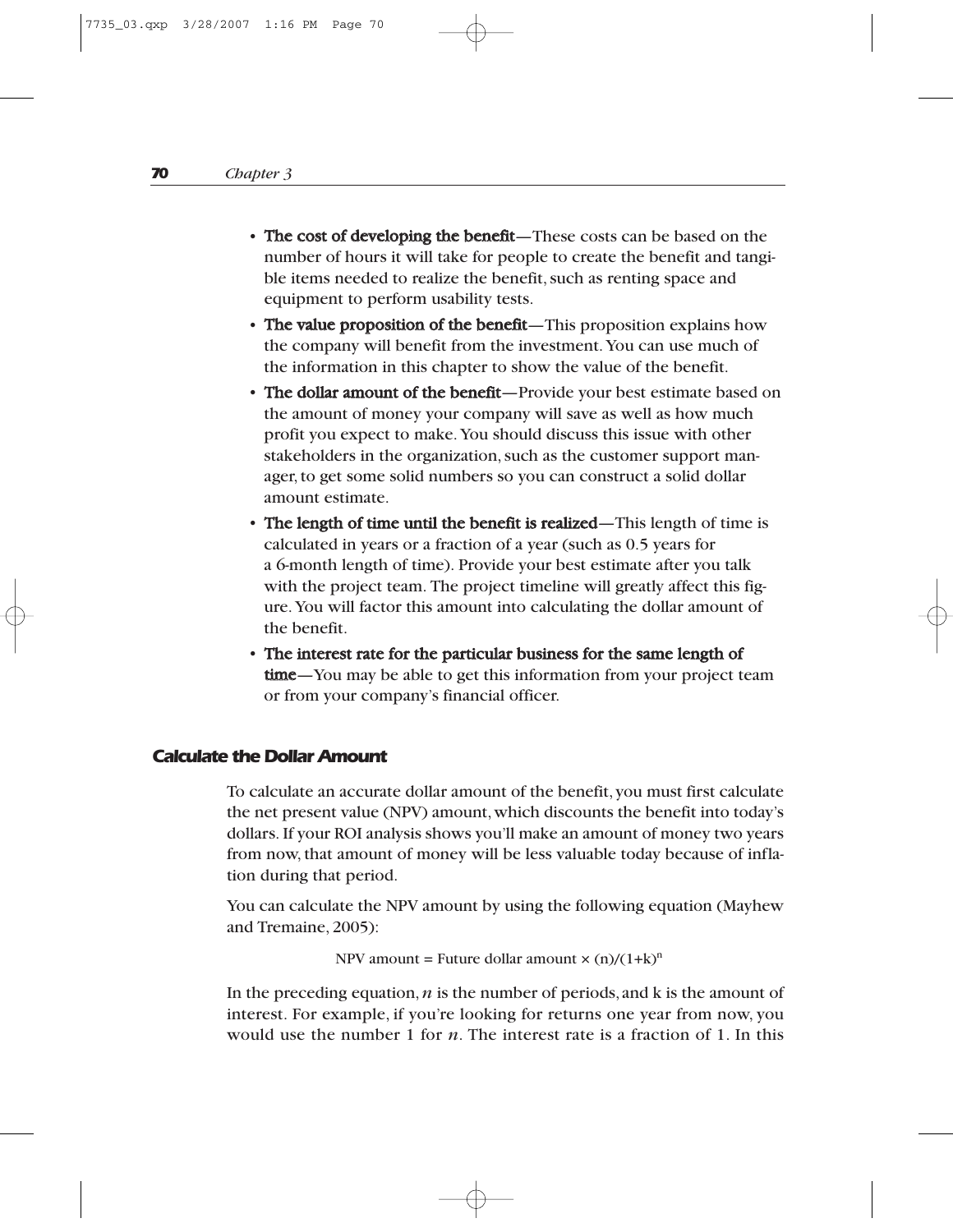example, we'll use a 5-percent interest rate that will be represented in the equation for *k* as 0.05.

If you project the future dollar amount to be \$50,000,the NPV amount would be as follows:

$$
50000 \times 1/(1+0.05)1 = $47,619.05
$$

Next, you must calculate the ROI value. Use the following equation to calculate the ROI value:

$$
ROI = (NPV amount - cost) / cost
$$

If the cost to develop the usability test is \$10,000, the ROI calculated from our example would be this:

$$
(47619.05 - 10000) / 10000 = 3.76
$$

So, in this example, the benefit will produce a 376 percent return, meaning that for each dollar spent on your usability design and testing, the company will get \$3.76 back. If you were to send a figure similar to this example, it would likely get the attention of your stakeholders.

# *The Usability Engineering Life Cycle*

Bias and Mayhew (2005) created the Usability Engineering Life Cycle (UEL) as a means to build a usability test plan. If you can integrate the UEL into your product development cycle at the beginning, it will provide you with a rigorous analysis and testing regimen that will help you get the most out of your usability design, analysis, and testing.

The UEL is a cyclic model that incorporates three phases (Bias and Mayhew, 2005):

- **1.** Requirements analysis—In this step, you establish your user characteristics, what tasks the product requires for operation so you can determine what the users need to do, set your goals for the usability study, and determine the usability study design guidelines.
- **2.** Design, testing, and development—In this step, you create a structured, top-down approach to designing the product, be it a user interface,Web site, documentation, or a combination of the three. This is the step that requires the most feedback from your project team.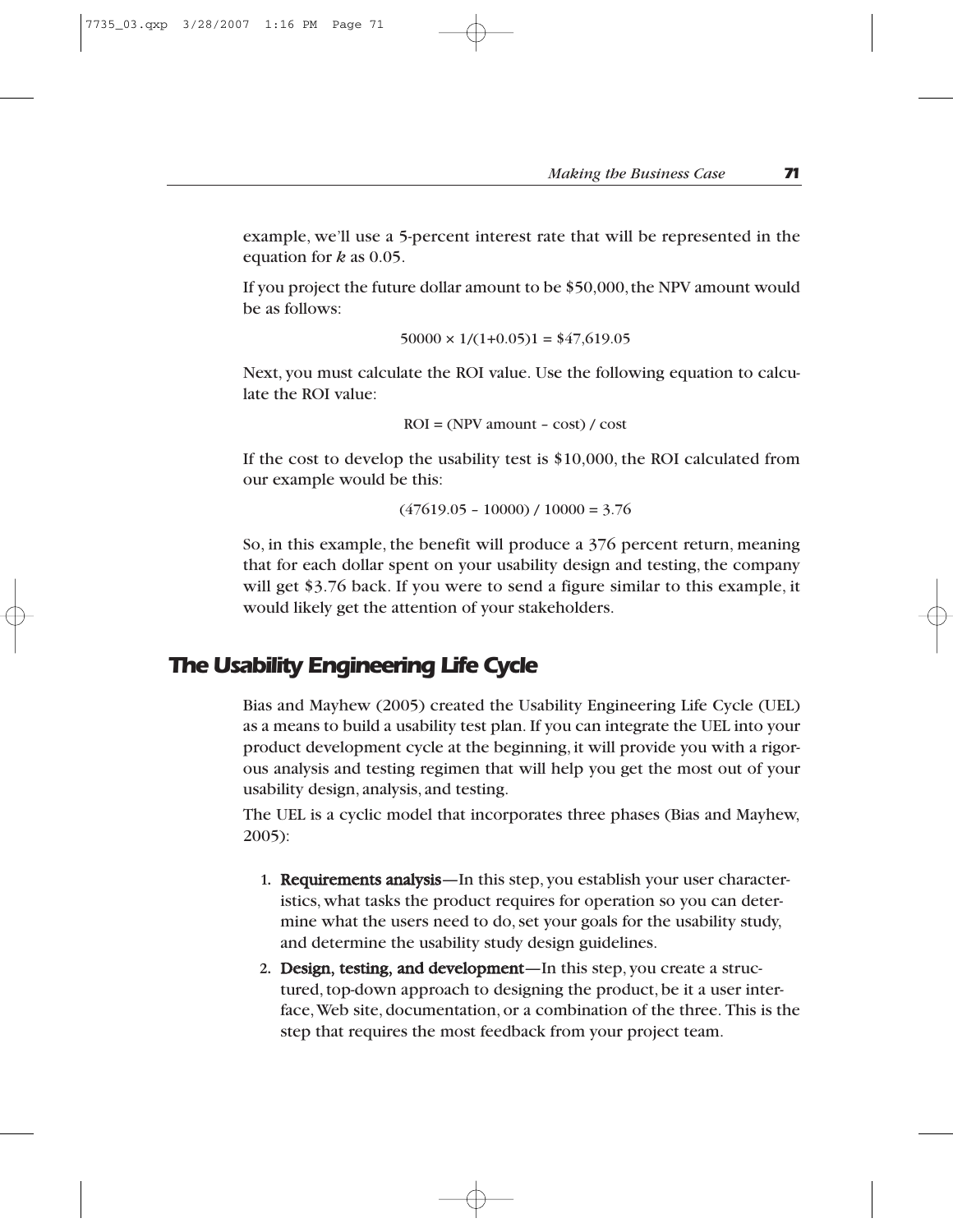**3.** Installation—In this step, you gather feedback from users during and after the development process and share this feedback with the project team to determine if you need to make any product changes.

If you and your team find that any changes do need to be made,you will likely go back to Phase 2 and design,test,and develop the changes that your project team made. However, user testing could also expose flaws in the requirements analysis that would require you to reanalyze your requirements and then go through the steps again.

Mayhew and Tremaine (2005) assert that implementing the UEL to develop a usable Web site or Web-enabled application takes 8 to 12 months to develop and provide a decent ROI, but this assertion is an average estimate. My experience has shown that it doesn't take 8 to 12 months to design and publish a Web site, depending on how much programming is included in the site.

Therefore, for a Web site that doesn't incorporate a great deal of programming, more time may be needed to market the Web site and make incremental changes as needed. Web sites that require a lot of programming, such as dynamically driven Web sites that use databases to manage and output information, will take more time to develop. This could lengthen the amount of time to realize a decent ROI or keep the amount of time the same and require less time to realize ROI. The same is true of software development.

As the car commercials say, your mileage may vary. The UEL is only a guideline, and you can adapt the UEL to suit your needs, because every project is different. You may also be constrained by tight schedules that don't permit a thorough usability test. However, it's good to have a by-the-book description of how to engineer a usability test ready to go,and the UEL is flexible enough for you to select the tasks you need to perform a solid usability test. However, you should keep the 8 to 12 month timeframe in mind when you implement the UEL in your product development processes.

### *Phase 1: Requirements Analysis*

You can gather your users' requirements for your product in a number of ways. For example,you can use paper prototyping to give people printed representations of what your product will look like and how the system will react to user input. You'll learn more about paper prototyping in Chapter 4. You can also observe the users and see how they work; you will learn more about user observations in Chapter 9.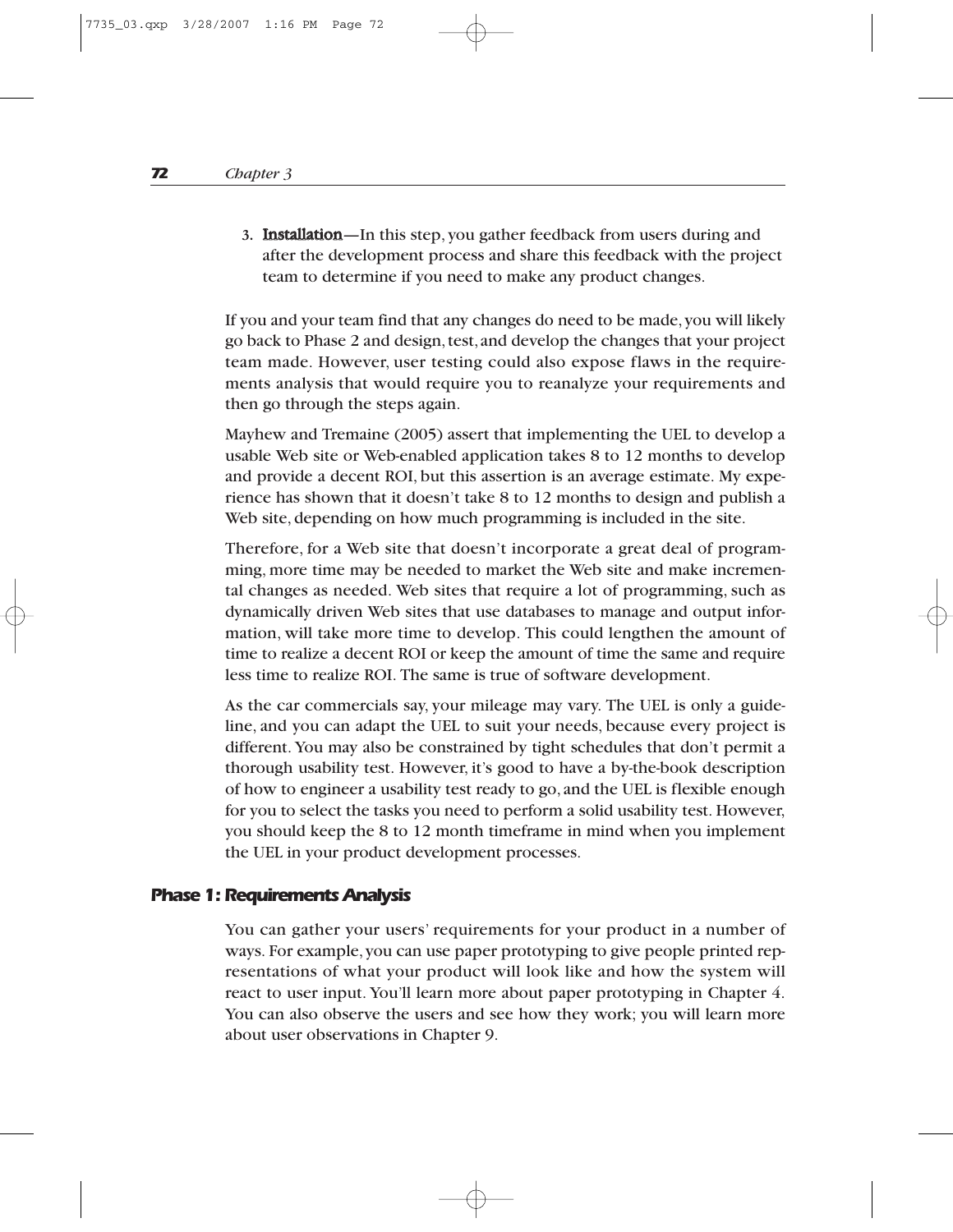No matter how you decide to obtain your requirements, you should ensure that you have covered the following points in your requirements analysis. Even if you did create a paper prototype or observe the user at work, be sure to review the following points to ensure that you have all the bases covered.

- User profile—A description of your users' specific characteristics. There is no standard set of characteristics to measure, but you should pay particular attention to any issues that the user has with using the software, such as physical limitations.
- Contextual text analysis—A study of your users' current tasks, workflow patterns, work environments, and conceptual frameworks. This context will help you understand why the user reacts the way she does to the software, hardware, or Web site being tested.
- Usability goal setting—You need to set specific, qualitative goals that reflect the requirements you glean from the user profile. For example, you may want to have the users complete a task within a certain period and see if they can do that. If a user has some constraints that require a different method for completing the task, you should reset the goal for that user appropriately.
- Platform capabilities and constraints—You must define the scope of possibilities for addressing usability needs by determining the capabilities and constraints of the interface or product. This information can also be affected by the usability needs of the users.
- General design guidelines—You must apply generally accepted design guidelines for designing your interface. For example, there are guidelines for creating Web pages so that they appear correctly in every Web browser. You will learn more about design guidelines for user interfaces in Chapter 7,"Designing a User Interface,"and for Web sites in Chapter 8,"Designing a Web Site."

### *Phase 2: Design, Testing, and Development*

This phase is split into three levels of design work. Each level takes you from designing the concepts in the requirements analysis to developing a working product that users can test.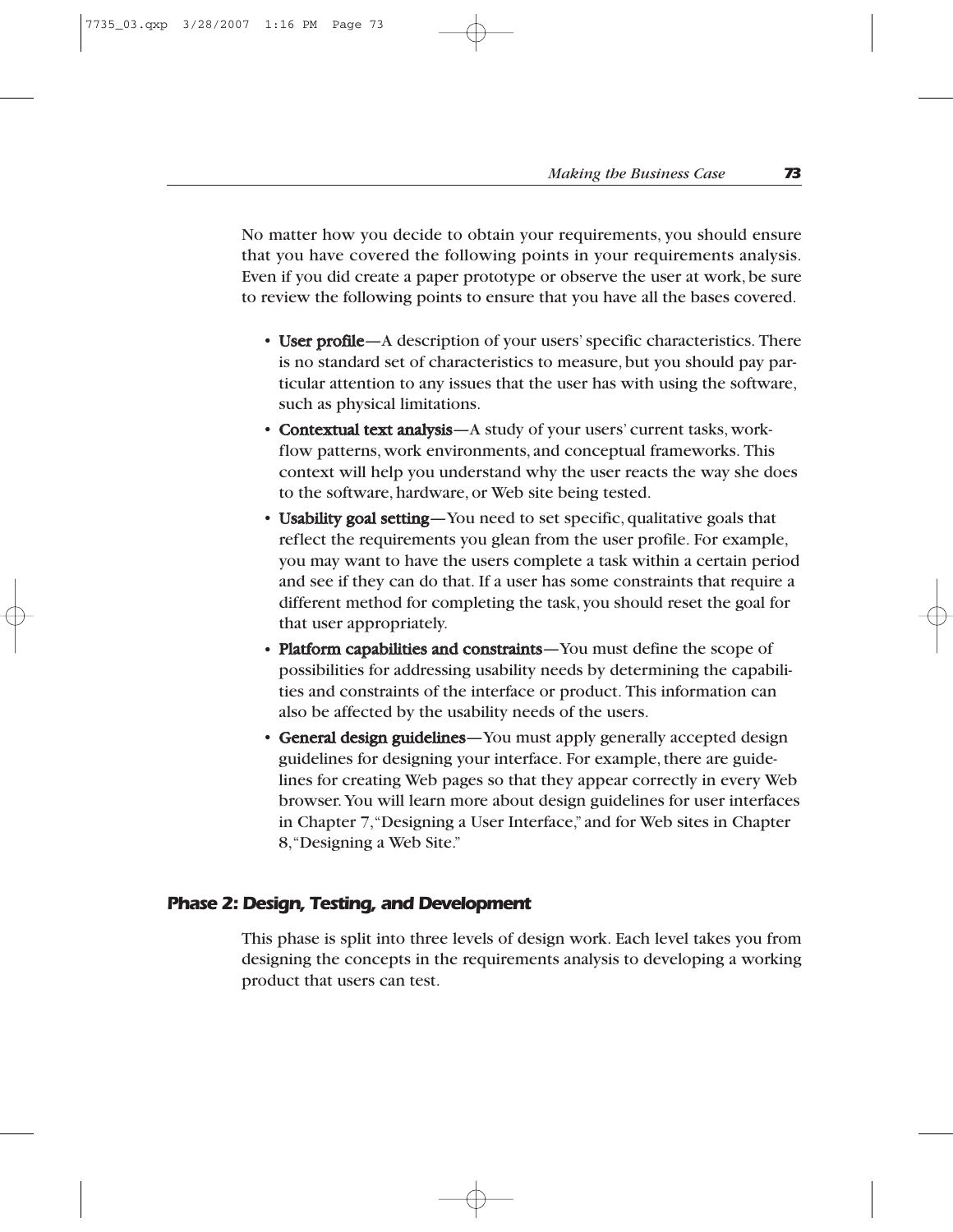### *Level 1 Design*

Level 1 design is the conceptual design level, which is where you design functionality, workflow, and rules. If you and your team have the time, you should get as much information from the users as possible before you decide how to design conceptual models. Models conceived from user input stand a far better chance of being accepted by users during the design evaluation stage in Level 3. The four steps in this level are as follows:

- Work re-engineering—Your project team organizes functionality and workflow design based on the users' tasks and streamlines work before you begin design. No interface design is produced in this task.
- Conceptual model design—The team creates high-level design rules for presenting information and interacting with the hardware, software, or Web site interface. If you have product screens or Web pages, this task doesn't go into that level of detail.
- Conceptual model mockups—You can create paper prototype mockups, as you will learn about in Chapter 4. You can also create wireframe versions, which are small programs that show some functionality but not the entire program, or you can even create a prototype with nonoperating functionality such as small colored paper squares that represent lights on a hardware prototype.
- Iterative conceptual model evaluation—The project team evaluates the mockups and modifies them through iterative evaluation processes. In other words, if the team decides it doesn't like one or more portions of the mockups, it works on those portions repeatedly until it decides that the portion looks good.

### *Level 2 Design*

Level 2 design is where you create the standards for your project. Creating standards is especially important because everyone on the team needs to understand how the project will be put together. Having people creating their own standards as you develop the user interface design is a recipe for chaos. Four steps comprise this design level.

**1.** Design standards—Now that you have settled on a model, the project team must construct a set of interface- or site-specific standards and conventions that will apply to the design of the product.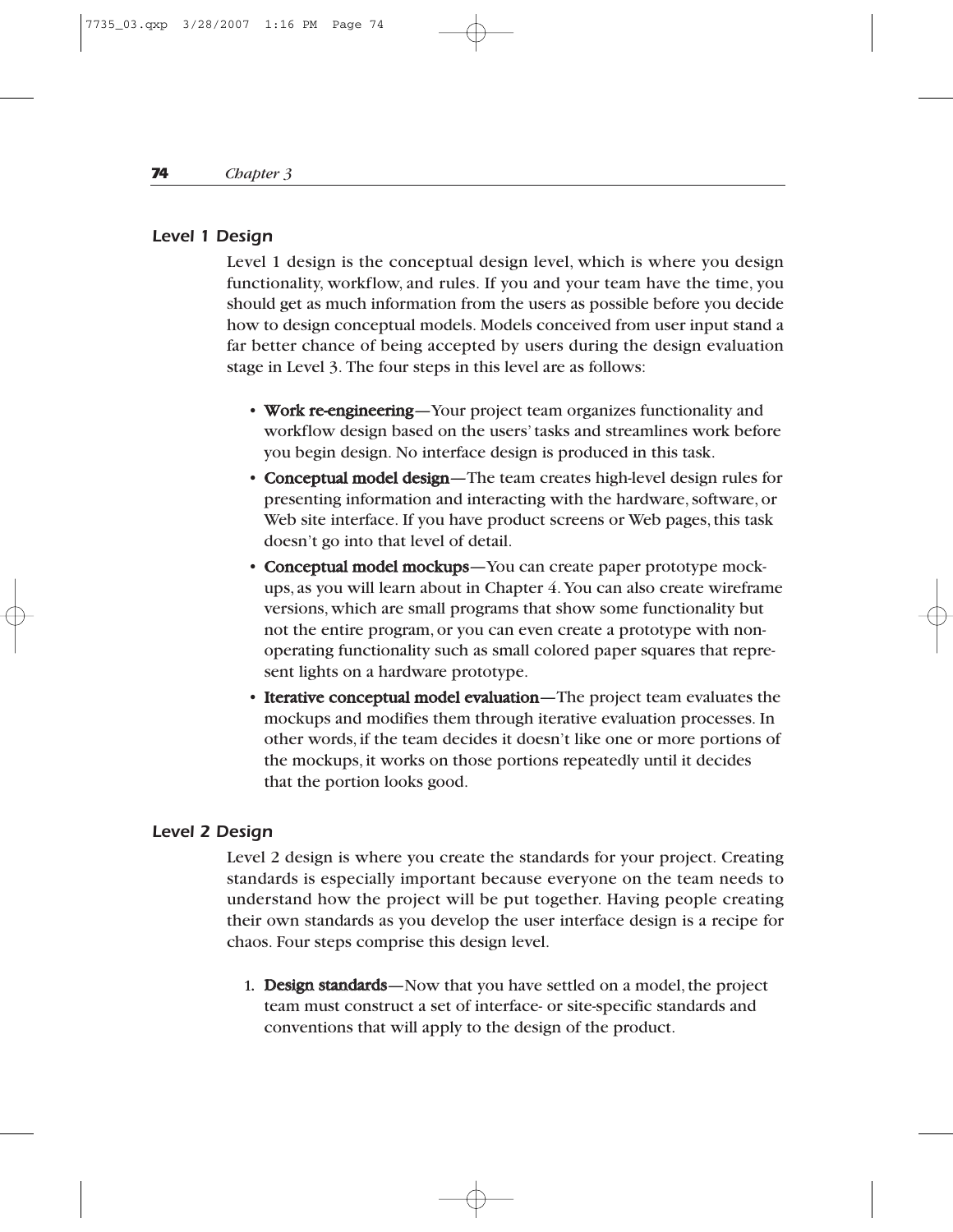- **2.** Design standards prototyping—The project team applies the interface standards to product functionality. This functionality can be presented in specific screens or Web pages that you create to test the look and feel as well as links to other screens or Web pages.
- **3.** Iterative design standards evaluation—The project team conducts formal usability testing or other types of evaluation to refine the screen design standards in the interface. This process continues until major usability issues have been resolved and usability goals are within reach. You'll learn more about usability testing in Chapter 9.
- **4.** Style guide development—After you have a stable and validated set of screen design standards, you document this information along with the results of the requirements analysis in the product style guide and then distribute the documented information to all project team members. Other style guides, such as a general style guide for the company and the documentation style guide, could also affect the product style guide, and vice versa.

#### *Level 3 Design*

Level 3 design is the level at which you actually design the product after making all your preparations in the previous two levels.

- Detailed user interface design—The project designers design the product based on the style guide conventions created in Level 2 design. The product that results is the "beta"version available for internal or external testers to use and test and for which they can provide feedback for the product team.
- Iterative detailed user interface design evaluation—The project team conducts formal usability testing or other types of evaluation to refine the screen design standards in the interface. This process continues until the project team validates the product against usability goals.

### *Phase 3: Installation and Feedback*

After the product has been installed and used for a period of time, the company should gather feedback from users about what they like and don't like about the product and how they use it.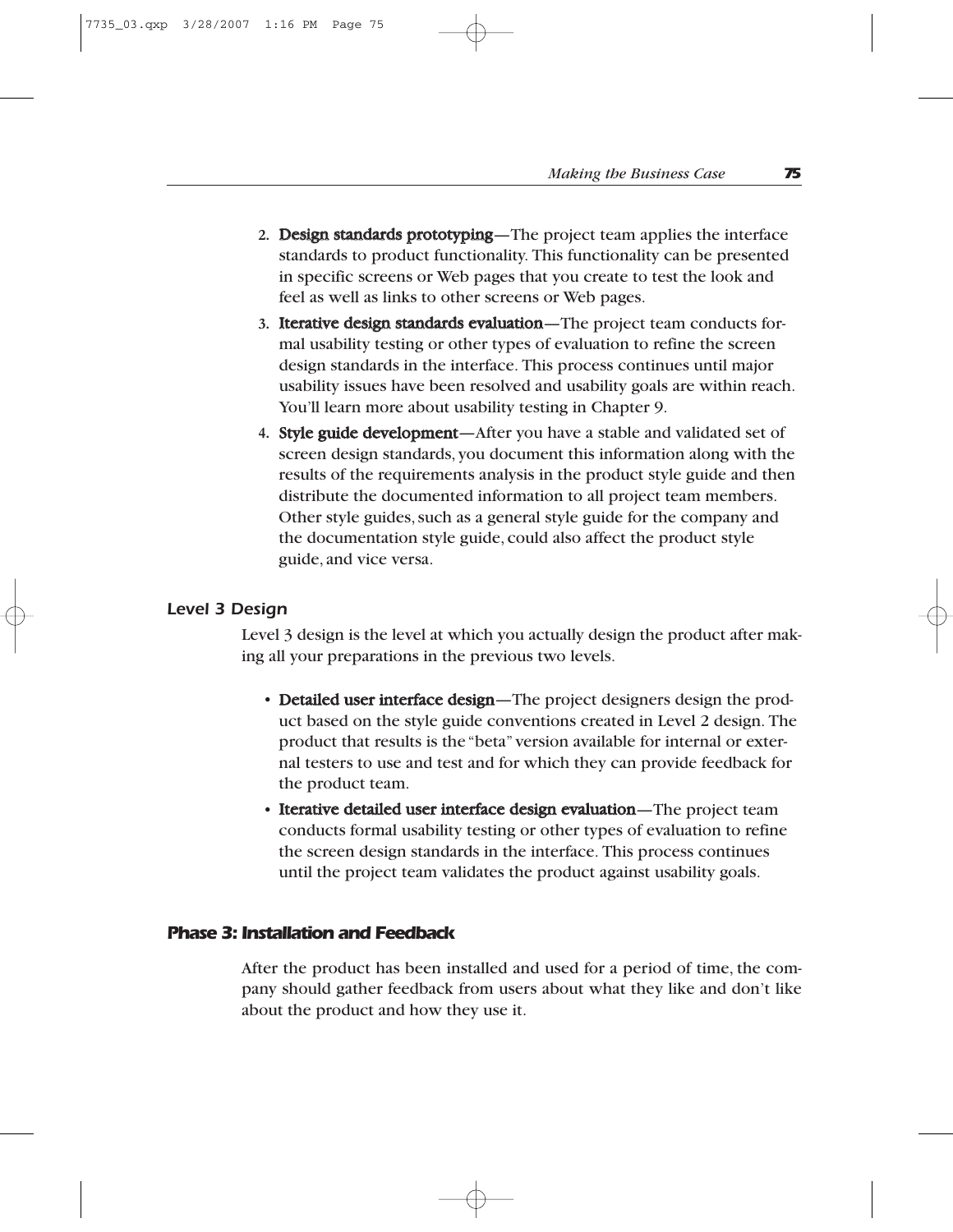You can obtain feedback in any number of ways: by e-mail, phone, mail, or on your Web site. You can send surveys to customers, and you may want to offer prizes or special offers to entice customers to return the surveys, especially if the surveys are long.You may also want to conduct focus groups either in person at your company building or at the client, or online using a collaborative software tool that employs real time videoconferencing such as WebEx, Microsoft LiveMeeting, or Raindance.

#### *The Never-Ending Process*

One thing to keep in mind is that the UEL really never ends. Feedback during the development process will ensure that you don't have many problems to fix after the product is out the door—and good feedback is always a feather in your company's cap. You will also need product feedback from your customers after the development process ends.

In addition, you may have upgrades to your product that need to be produced—or updates to the documentation you may want to place on the company Web site. So be sure to include the additional costs of implementing continual feedback as needed, especially between product releases, into your ROI proposal and your business case.

# *The Case Study: Mike's Bikes*

This book uses a single example as a case study to illustrate the steps involved in the usability design and testing processes. Other books in the *For Mere Mortals* series use the case study approach, which enables the author to present a process with some degree of continuity. In this book, I apply each technique to the process of designing a Web site and associated database application for use by both internal and external customers.

You may remember Mike's Bikes from *Database Design for Mere Mortals* by Mike Hernandez. In that case study, Mike's Bikes is a new bike shop located in the Seattle suburb of Green Lake. This case study picks up three years later to find that Mike's Bikes is doing so well that Mike has opened eight other shops in the greater Seattle area and now employs close to 120 employees. Given this growth, Mike has discovered that his customers now want to customize and order bikes and purchase other supplies online, and his employees want a more robust application that they can access quickly to get the information they need.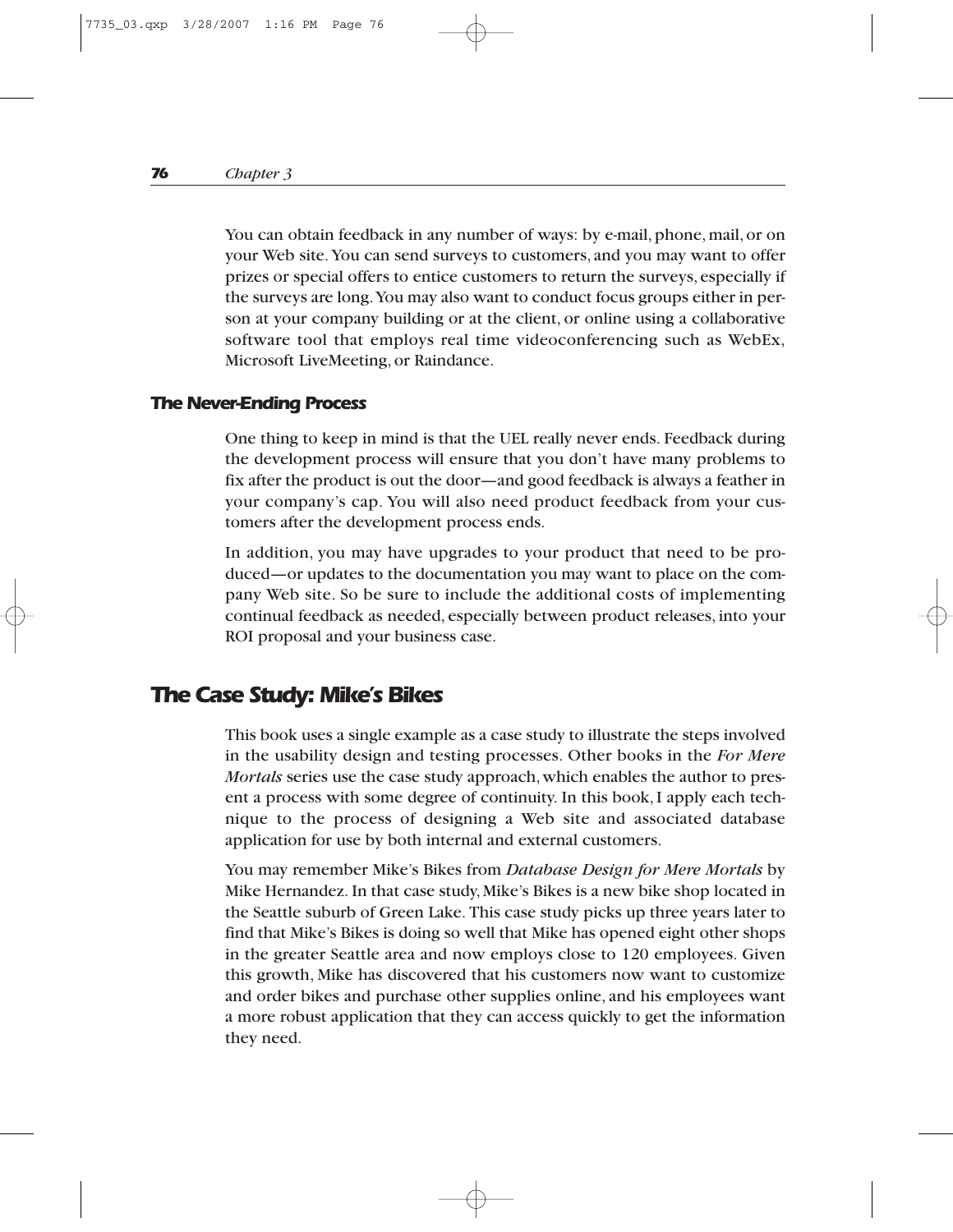Mike has a project team of 10 people dedicated to the creation of the new Web site and database system. Following are the 10 team members:

- Mike, the owner
- Traci, the finance manager
- Jay, the marketing manager
- Laura, the production manager
- Michelle, the customer support manager
- Tony, the company Webmaster
- Maureen, the database and networking administrator
- Bruce and Travis, two database programmers
- Paul, the documentation writer

The team is excited to get going but not certain why a usability test is necessary for this project. That's why you and your assistant Evan are in the kickoff meeting with the team: to create a business case framework.

The first step in the business case framework is to interview the project team to learn what the business goals are. You let Evan conduct the interview.

Evan:"What are the business goals for this project?"

Mike: "Make more money!"(The rest of the group laughs in appreciation.)

Jay:"The recognition from customers and competitors that Mike's Bikes is the best resource for bicycles and accessories."

Michelle:"The capability for customers to order their bikes and supplies from anywhere and have that information available immediately for production<sup>"</sup>

Laura:"My workers will have easier access to more information, so they will be able to get their work done more quickly."

Maureen:"My programmers and I can work on more important things rather than enter information into the database from customers phoning their orders in."

After a discussion of the business goals, including the due date for completion of the project, the interview continues with a discussion of the customer goals, and Evan continues to ask questions prompted by the discussions. For example, the following discussion is concerned with what the users want to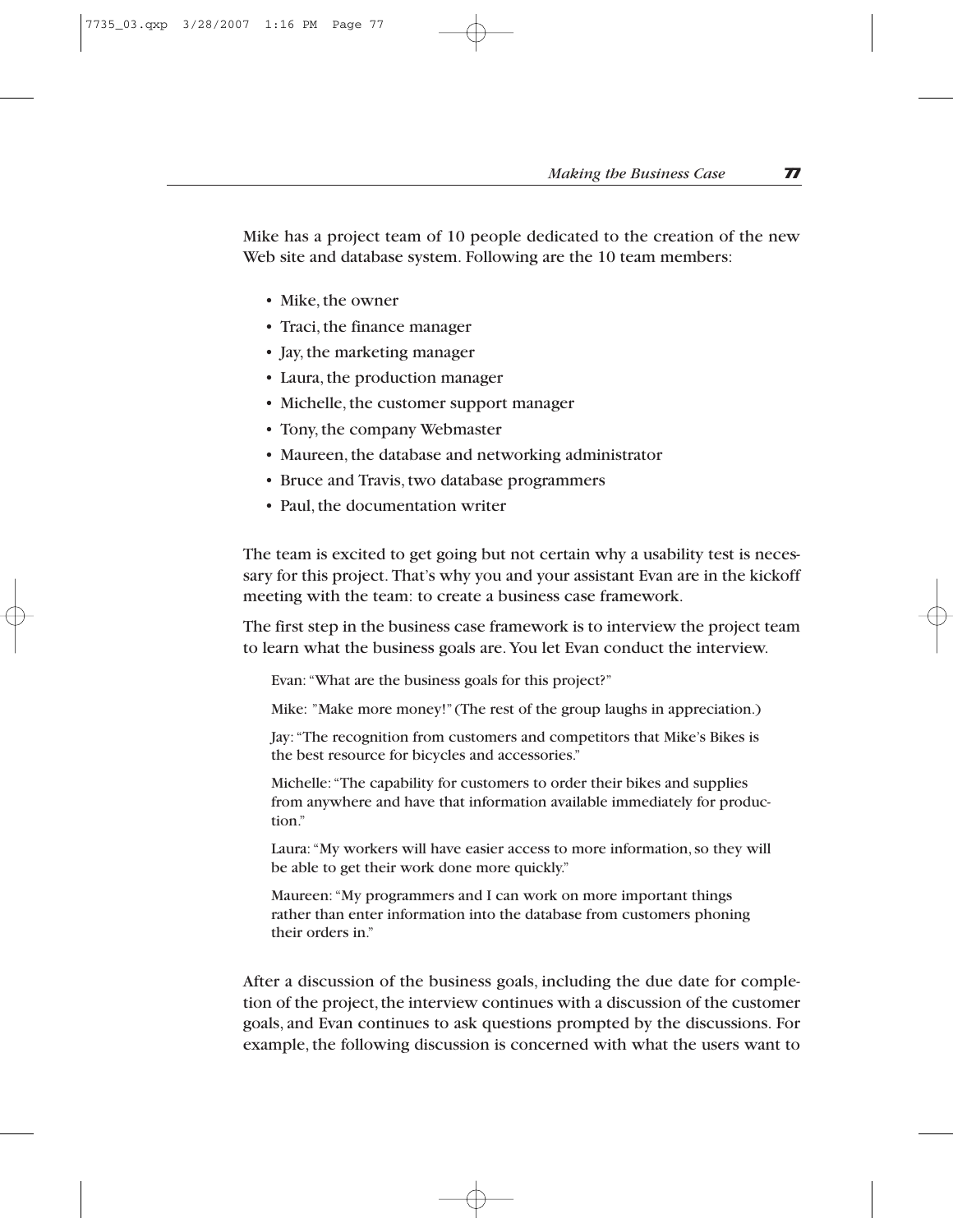get out of the user interface so that all users can specify and access the information they need quickly.

Evan:"What do you think of the current database application you're currently using?"

Mike:"What do you mean, exactly?"

Evan:"I'd like to know if there's anything about the interface that drives you crazy and what you would like to improve."

Michelle:"I wish there was a page on the site that I could access from any screen in the database to show me what parts are available in what stores so a customer in one store that needs a part can find the part in another one of our stores."

Jay:"That would be huge. If a customer can't find what she needs from us, she won't come back to us."

Laura:"I think the database needs to tell us when a store is low on a part, not just tell us when the store can't send another store a part, because then that store wouldn't have a part available for its customers."

Mike:"How do you suggest we do that?"

Laura:"We need to have another column in the product table that presents a visual reminder, like a flag, to let me know that we need to order more parts to keep the pipeline filled."

Maureen: "That won't be hard."

Laura:"I also think we need to have a button next to the flag column to let me order parts. The button would open up the manufacturer's Web site so I could order from them online."

Traci:"*If* the manufacturer lets you order online."

Evan:"Laura, what happens if the Web site is down or the manufacturer doesn't let stores order from them online?"

Laura:"Hmmm. Perhaps the button could open a small window that lists contact information, and that contact information would also include a link to the company's Web site if we can access that site to order products."

Evan:"But that adds an extra step to get to the Web site. How about creating a separate button that connects to the manufacturer's Web site?"

Laura:"Good idea. If the company lets you order online, then there can be a second button with a different color that will take me directly to the Web site order page."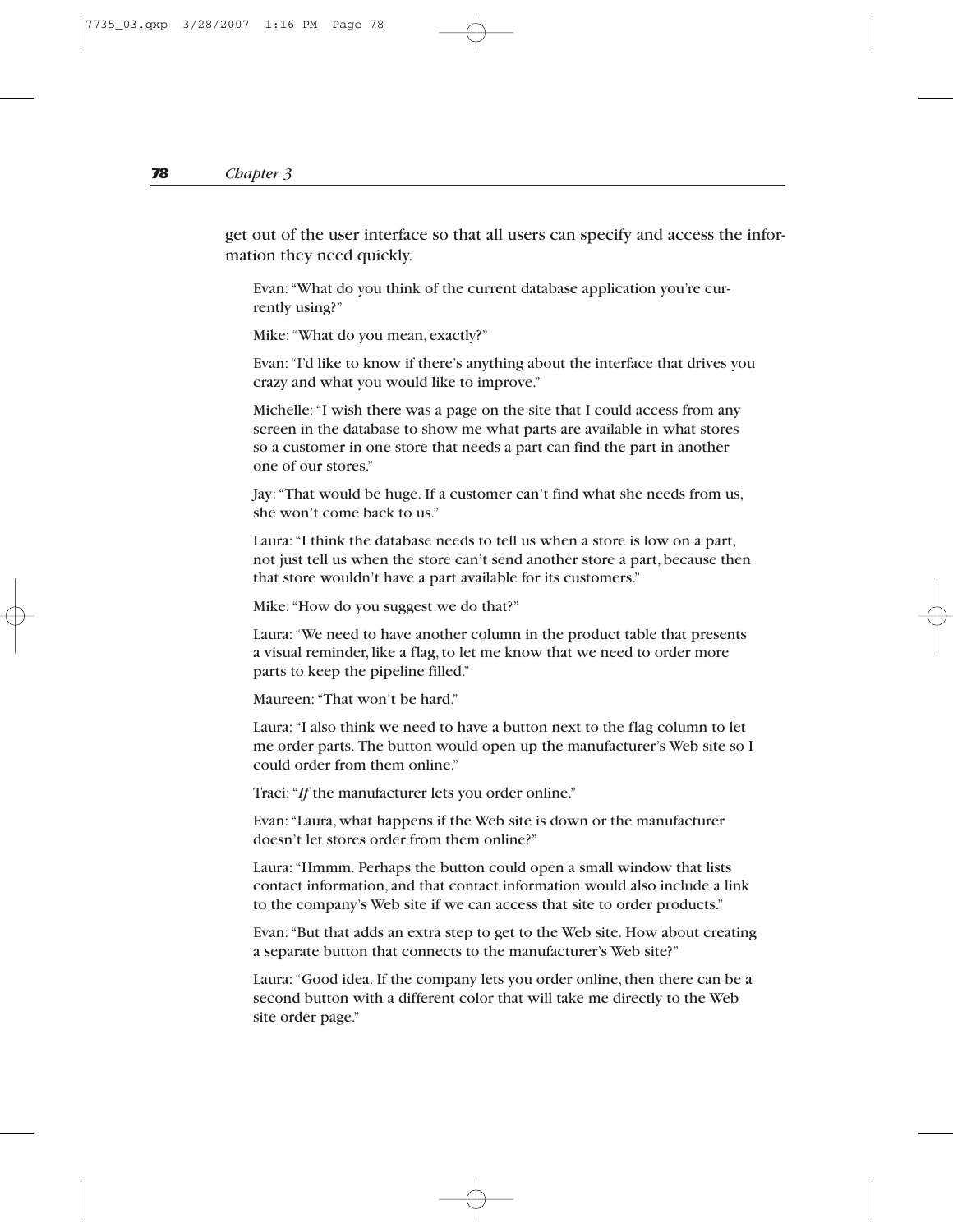Maureen:"We'd have to build another module in the database to manage the contact information, but we could do it."

Jay:"But how would you get the product to the store without making the customer drive over to that store? Unless the customer needed the part right away, she wouldn't drive all the way across town to our store—she would drive two blocks to Rob's Cycle World."

Mike:"We'd need to hire people, maybe high school and college students, who would drive or bike to the store where the customer is and deliver the part. That would mean that the application would have to provide an alert for store managers that another store needs a part it has. I'll have to think about that."

The roundabout discussions provide you and Evan with a good amount of information you can use to create a list of objectives for both applications. For example, here are a few interface objectives for the Mike's Bikes Web site and database application:

- The customer must be able to find what she needs on the Web site as quickly as possible.
- The Web site must reflect accurate information, such as the number of products available for purchase.
- The customer must be able to customize her order easily and order her product(s) quickly and securely.
- If the customer gets lost, she must be able to go back to the home page quickly and start over.
- The customer needs quick access to product and support documentation.
- We need to access customer, inventory, sales, supplier, and employee information quickly.

You review the initial list of interface objectives with Mike and the rest of his team. Afterward, you and Evan refine the list and present it to the team. You and Evan present a report to the team that lists three key design objectives in bullet form: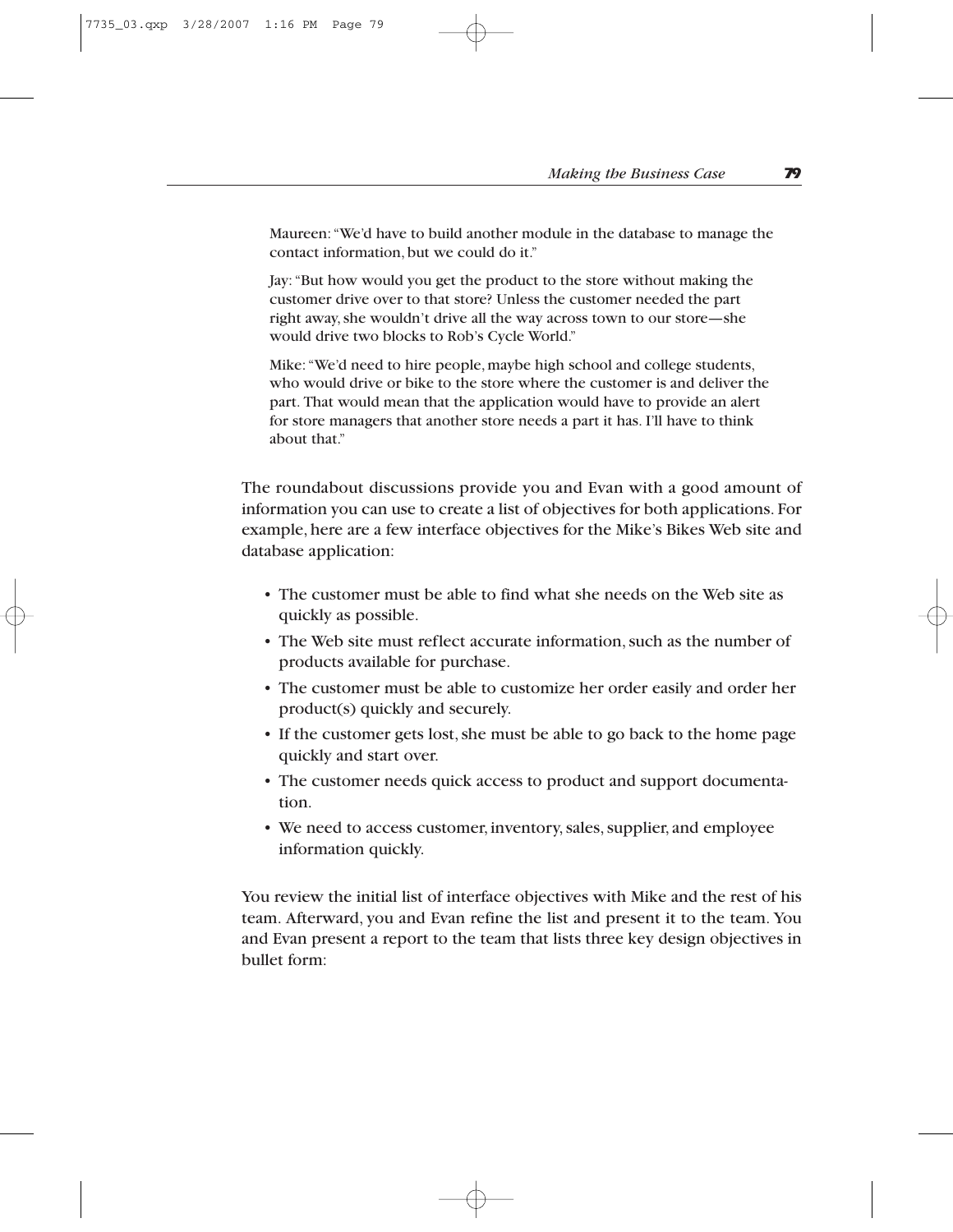- The product availability page must be accessible from any window in the database application. This page provides the following functionality:
	- It displays how many products are available in each store.
	- It enables employees to find parts more easily and quickly.
- The "Parts Maintenance"page should display visual cues that indicate key status points for each part. This page will provide employees with the following functionality:
	- Employees will be able to see alerts indicating that another store needs a given part that is currently in stock.
	- Employees will be able to determine how many parts are defective in each store.
	- Employees will easily be able to determine which parts need to be reordered.
- A search box must be accessible from any window in the database application. This page will provide employees with the ability to find a product, customer information, or order information.

With the initial list in hand, you then ask the team what it will take to develop the product and interface. When you talk about what development will take, include the associated costs such as combined employee hours dedicated to the project and any future anticipated costs; for example, the company may need to hire contract employees to finish the project by a certain date. You and Evan also inquire about the interest rate for the business, about the profit that the company expects to make, and about when the company will realize that profit.

Armed with this information, you and Evan create an ROI statement that you will review with Mike and Traci before your next team meeting. This ROI statement is the equation you learned about earlier in this chapter:

NPV amount = Future dollar amount  $\times$  (n)/(1+k)<sup>n</sup>

Then you must plug the NPV amount into the ROI equation:

$$
ROI = (NPV amount - cost) / cost
$$

The NPV amount is the percentage return that the company will realize from its investment in usability design and testing. You and Evan received esti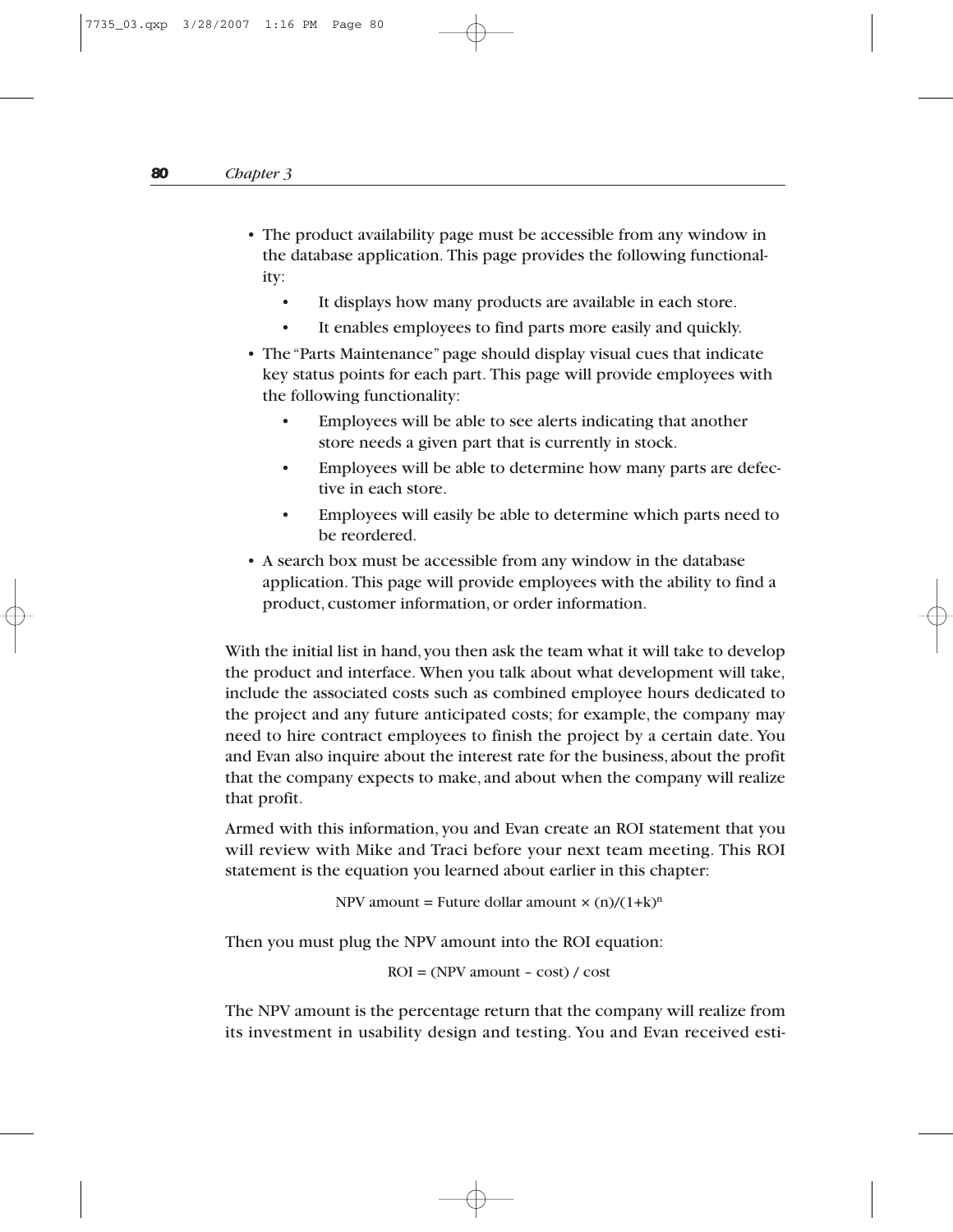mates from Traci of \$45,000 for the future dollar amount (\$5,000 per store) in 1 year at a 5.25 percent interest rate. You and Evan have estimated a cost of \$12,500 for the production of test materials and the final report as well as paying testers to interview Mike's employees, create a paper prototype, and view how the employees use the current system as well as the new system as it's being built. Those costs are documented in a worksheet, as shown in Figure 3.1.

| <b>NAME</b>                                                                                         | <b>DATE</b> |
|-----------------------------------------------------------------------------------------------------|-------------|
|                                                                                                     |             |
| <b>COST WORKSHEET</b>                                                                               |             |
| 1. Combined employee hours dedicated to the project:                                                | 20 hours    |
| 2. Future dollar amount: $$5,000 \times 9$ stores =                                                 | \$45,000    |
| 3. Years to profit:                                                                                 | 1           |
| 4. Interest business rate:                                                                          | 5.25%       |
| 5. Costs for developing test:                                                                       |             |
| Producing paper prototype test and related materials:                                               | \$2,000     |
| Paying note takers and observers:<br>(3 note takers and 2 observers @ 35/hour<br>for 60 hours each) | \$10,500    |
| Total:                                                                                              | \$12,500.00 |
|                                                                                                     |             |
|                                                                                                     |             |
|                                                                                                     |             |
|                                                                                                     |             |
|                                                                                                     |             |

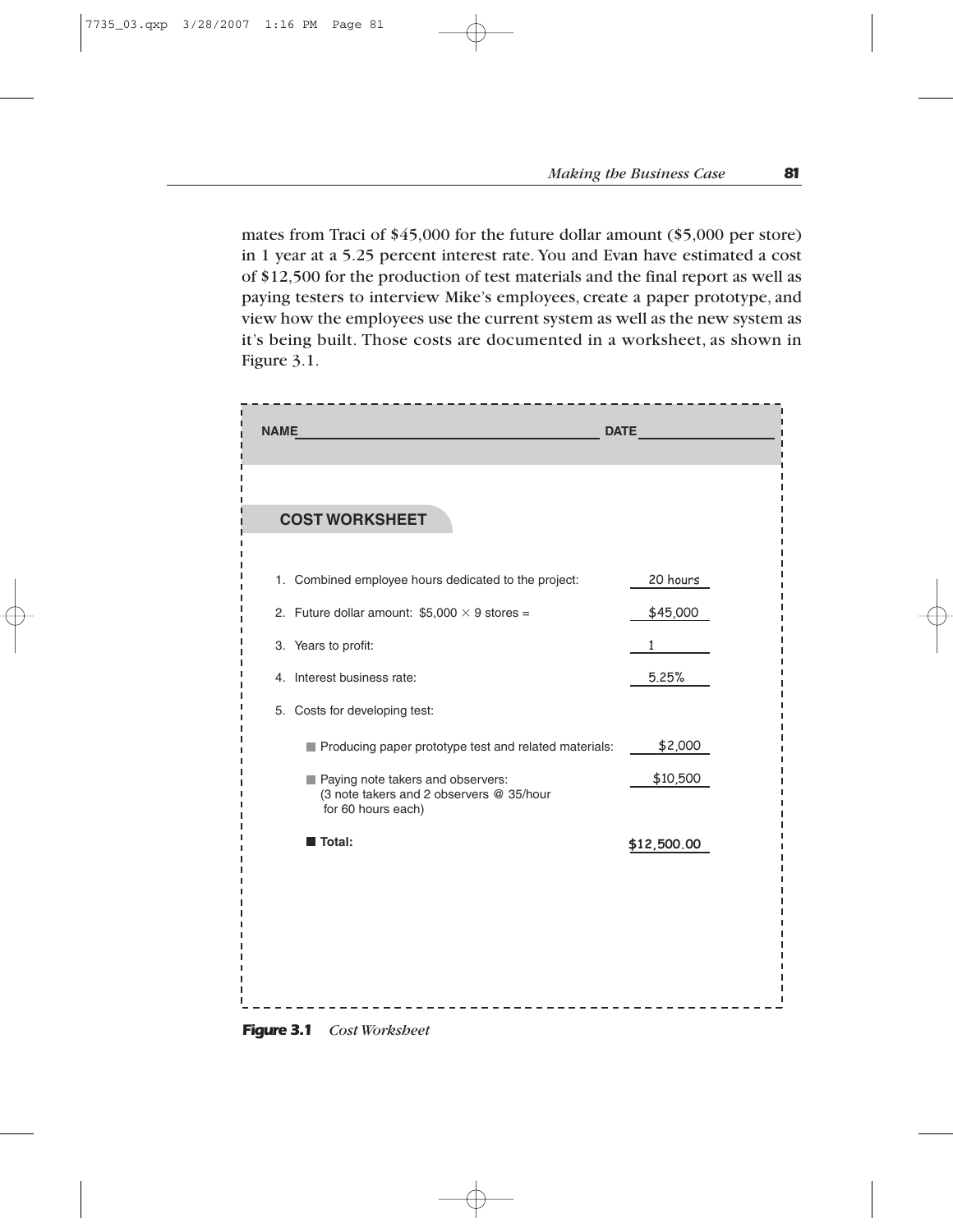Given the figures that you and Evan have, you calculate the NPV amount as follows:

$$
$45,000 \times (1)/(1+0.0525)^1 = $42,755.34
$$

Now you plug this NPV amount into the ROI equation:

 $(*42,755.34 - $12,500.00) / $12,500.00 = 2.42$ 

This follow-up team meeting will present not only your final list of objectives but also your ROI statement that proves your case for profitability—and in this case, a 242 percent return on Mike's usability investment should make him happy indeed.

Now that you have the ROI calculation, where do you store it? Place this ROI statement in a written report that you circulate to the rest of the team,and be sure that the written report contains the date you last updated the document. If you need to update the report, be sure to save the old report as an archive and place it in an archives directory either on your hard drive or on an external drive (like a rewritable CD-ROM) so you have a traceable record of all changes that have been made to the document. If you use Microsoft Word, another way to keep track of your changes is to turn Track Changes on.

What's more, when you distribute these changes to the team, be sure that each team member has access to the latest version of the documents online, such as through a folder on the network that is accessible only to team members. You and Evan should each keep a copy of the printed reports that you give to the rest of the team so that you have everything the team does and you have reference material easily available in case the online versions aren't available for some reason.

In the next chapter, you'll see how to apply paper prototyping to Mike's project.

### *Summary*

This chapter took you through the steps needed to create a business case for good user design, usability design, and usability testing. The chapter began with a discussion about why you should include usability studies when you develop your user interface.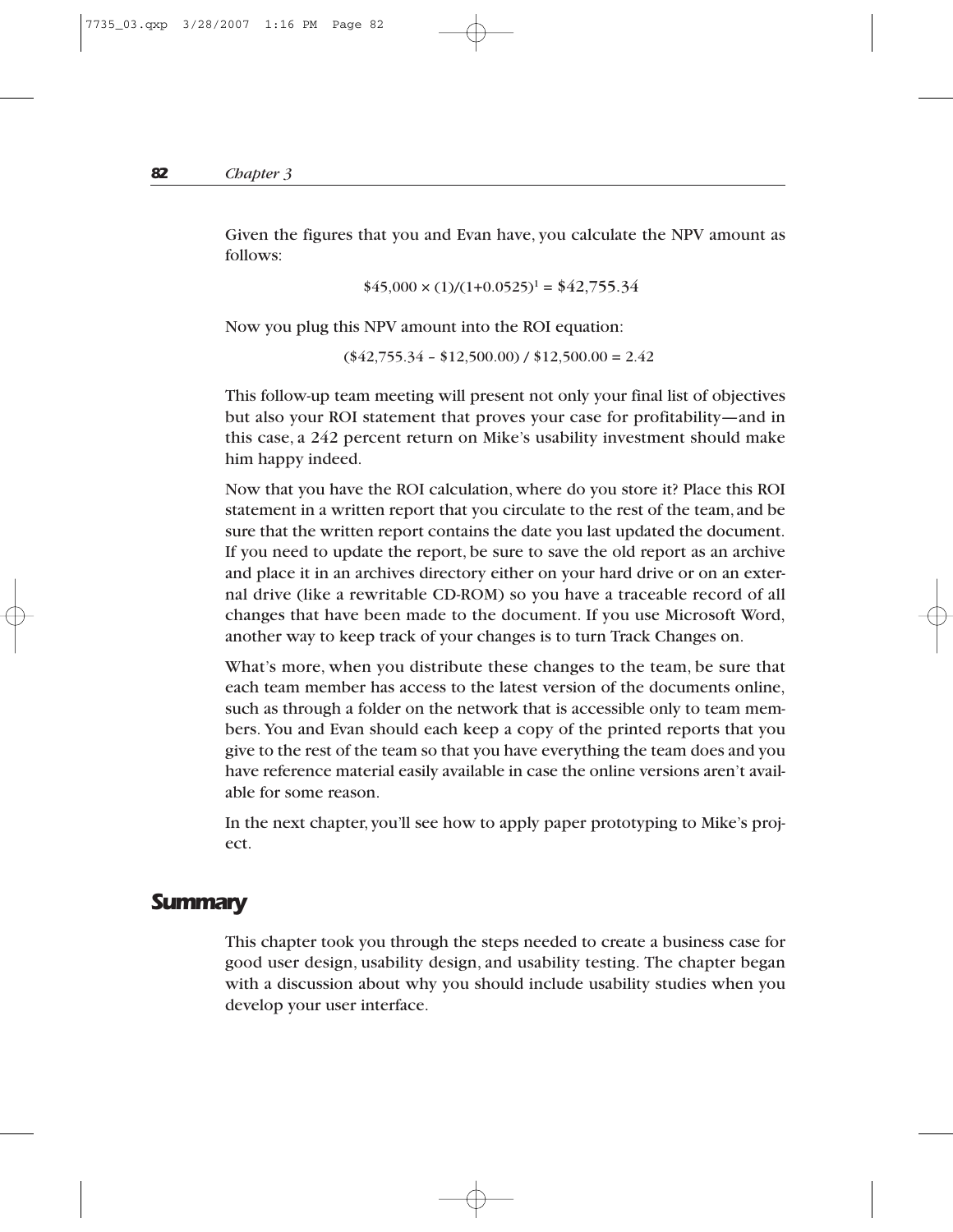Next, the section on gaps between stakeholders discussed who the stakeholders are when it comes to your user interface design. This section also discussed the expectations that each stakeholder has regarding the interface and the outcomes from good interface design, as well as usability design and testing.

Then the chapter discussed building a business case framework and the fivestep user experience process that you should build your business case around.You know that the process starts with the business goals and then factors in the customer goals. The appropriate project team members design the user interface or documentation,and then the team participates in the testing process to acquire feedback. The testers' goals are satisfied after testing, and that satisfaction leads to the satisfaction of your customer and business goals.

The section on the case for profitability listed eight guidelines for ensuring that your argument for usability studies will win over the skeptics and help your company's bottom line. The first and most important guideline is to drive the design and development of the user interface and usability design closely against the business case. You also need to bring your team members on board with the effort and share information with them constantly.You and your team need to know what the customer's needs,tasks,and goals are. From that information, you can create a scalable user experience that only adds features that blend value for the customer and value for the company. As you meet your design goals,you must make one person responsible for measuring the success of your design.

A discussion of calculating the return on investment for your usability studies followed, which is crucial to your making a valid business case for good user interface design,usability design,and usability testing.You learned how to use the net present value amount equation to calculate the ROI percentage return so you can present this return to your stakeholders and justify the usability study.

The chapter ended with a discussion of the ongoing process of usability testing and the Usability Engineering Life Cycle that places your usability testing inside a rigorous and ongoing process. Then you can incorporate the costs of that ongoing process into other product development as well as your product if it will have future releases.